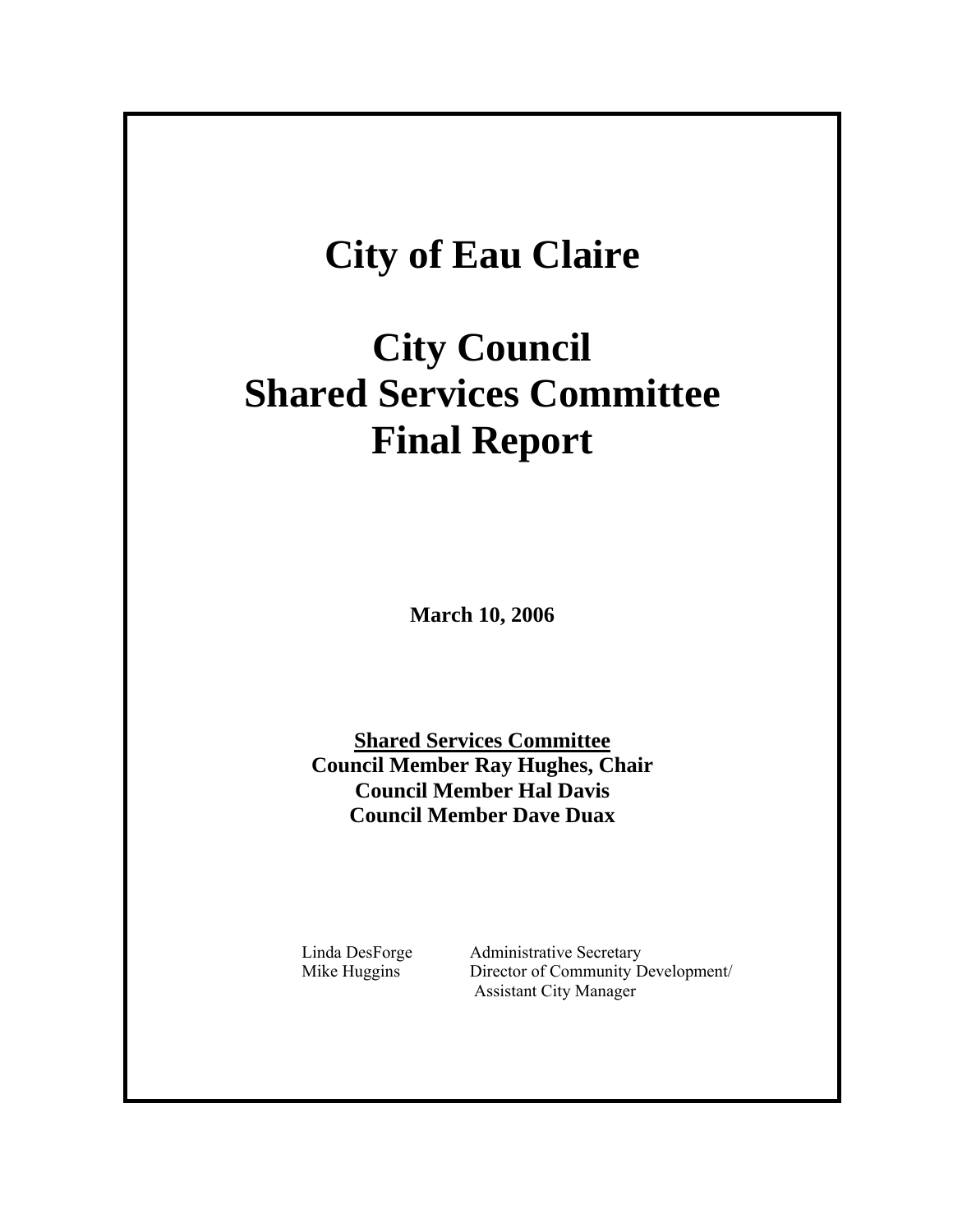# **SHARED SERVICES REPORT Summary of Findings and Recommendations**

# **SHARED SERVICES COMMITTEE FINDINGS:**

- **a. Area local governments have a long history of shared services.**
- **b. Success builds success.**
- **c. City departments engage in multi-level shared services.**
- **d. Visible support by elected leaders is critical.**
- **e. Local area governments are genuinely interested in sharing services.**
- **f. Future trends will continue to demand more effective delivery of public services.**
- **g. A range of opportunities exists for expanded shared services.**
- **h. Success requires customized strategies.**
- **i. Shared services opportunities are fluid.**
- **j. Building successful partnerships requires time and resources.**
- **k. Shared services must be measured and evaluated.**

# **SHARED SERVICES COMMITTEE RECOMMENDATIONS:**

- **1. Establish a City Council priority of expanding intergovernmental shared services where warranted and feasible to do so.**
- **2. Establish a policy of doing business as an organization in a way that builds effective long-term working relationships with other government organizations and jurisdictions.**
- **3. Continue the Shared Services Committee through March 2008.**
- **4. Establish in conjunction with Eau Claire County a Joint Commission on Shared Services Initiatives.**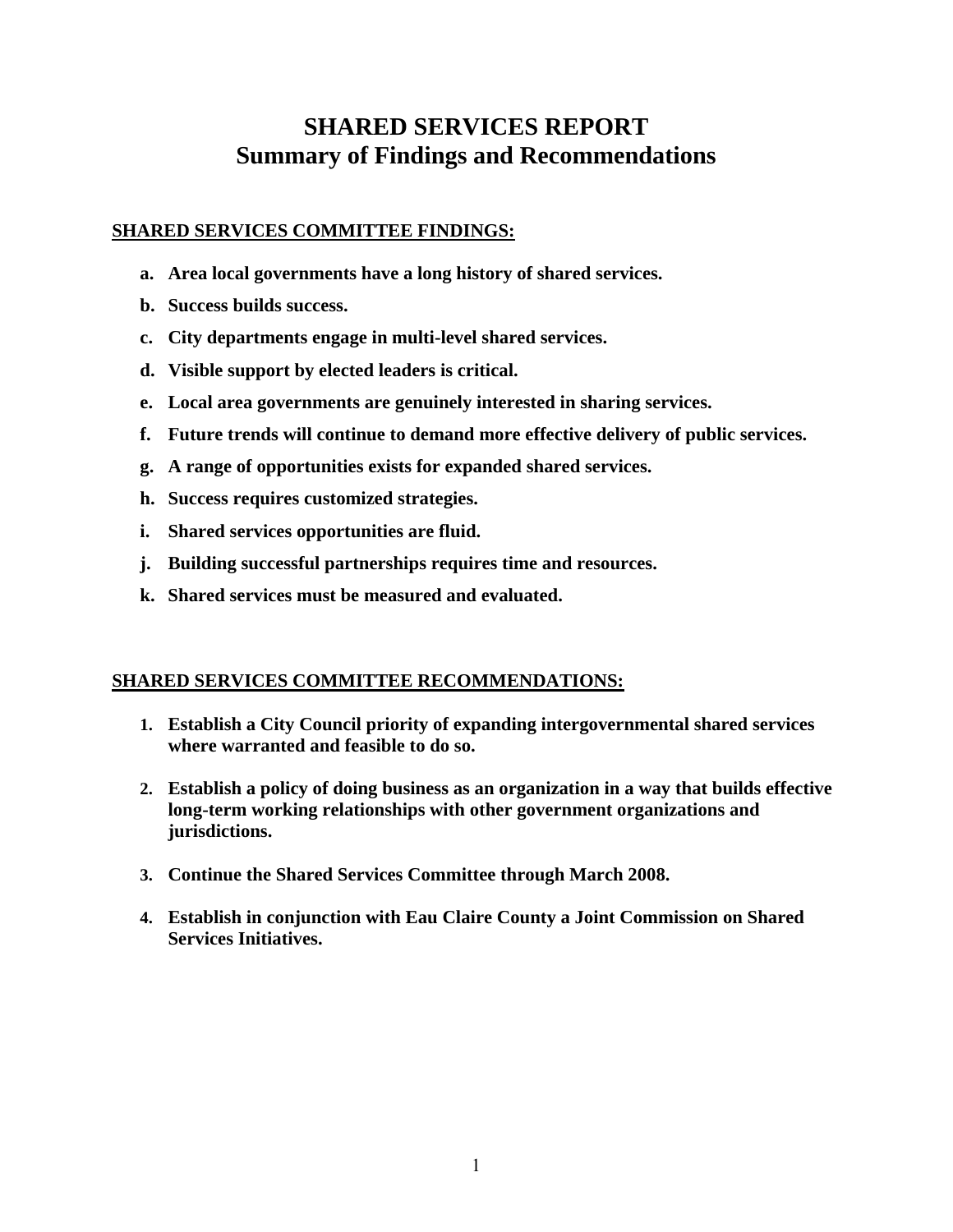# **EAU CLAIRE CITY COUNCIL SHARED SERVICES COMMITTEE REPORT**

**"…the local government landscape is changing. The pace and quality of change in government**  in the 21<sup>st</sup> century will be unprecedented. Over the next 10 to 15 years, unparalleled changes in **the operating environments of public sector organizations will evoke broad public debate about the fundamental purposes and structure of local governments…These forces are creating a permanent imbalance in the mix of services, citizen expectations, and fiscal resources of local governments. This imbalance is unlikely to be resolved by future increases in local tax revenues, nor by state or federal revenues, nor by a growing economy, nor by working harder or faster at doing the same things the same way. In the future, local governments will be compelled to consider substantive changes to their own organizational structure, as well as to their patterns of relationships with other jurisdictions. At a minimum, there will be a significant realignment of many local government organizations to provide a much greater level of governmental cooperation, shared services, and consolidation."** 

 **-Eau Claire Comprehensive Plan, September 2005** 

## **I. BACKGROUND**

City Council's Charge to the Shared Services Committee

On June 28, 2005, the Eau Claire City Council approved a resolution establishing the Eau Claire City Council Shared Services Committee, and charged the Committee with "…*studying the services provided by the City of Eau Claire, assessing the short and long-term opportunities for shared services and service consolidation among area local governments and organizations, and identifying the service areas where the City may have the greatest opportunity for service sharing arrangements with other government organizations."* The City Council further directed that the Committee's study include:

- *"A review of shared services initiatives of comparable communities;*
- *Discussion with City Department Directors of shared service opportunities;*
- *Discussion with elected officials and designated representatives of area governments regarding their interest in shared service arrangements with the City of Eau Claire;*
- *An assessment of the overall opportunities and obstacles to expanded shared services; and*
- *Recommendations to the City Council for implementing a long-term shared services strategy, including the recommended organizational structure for the City Council's role."*

Council Members Hal Davis, David Duax, and Ray Hughes were appointed to the Committee, with Council Member Hughes serving as chair.

In its initial meeting, the Committee emphasized that their fundamental concern was to find ways to continue to provide the very best services to the taxpayers and residents of the City of Eau Claire. Given the expenditure limits being imposed by the state, local governments in Wisconsin, including the City of Eau Claire, will continue to be confronted with difficult choices about which public services to reduce or cut in order to meet budget constraints. Consequently, it is only prudent that the City consider alternative ways of providing services through sharing with other governments before reducing services traditionally received by City residents.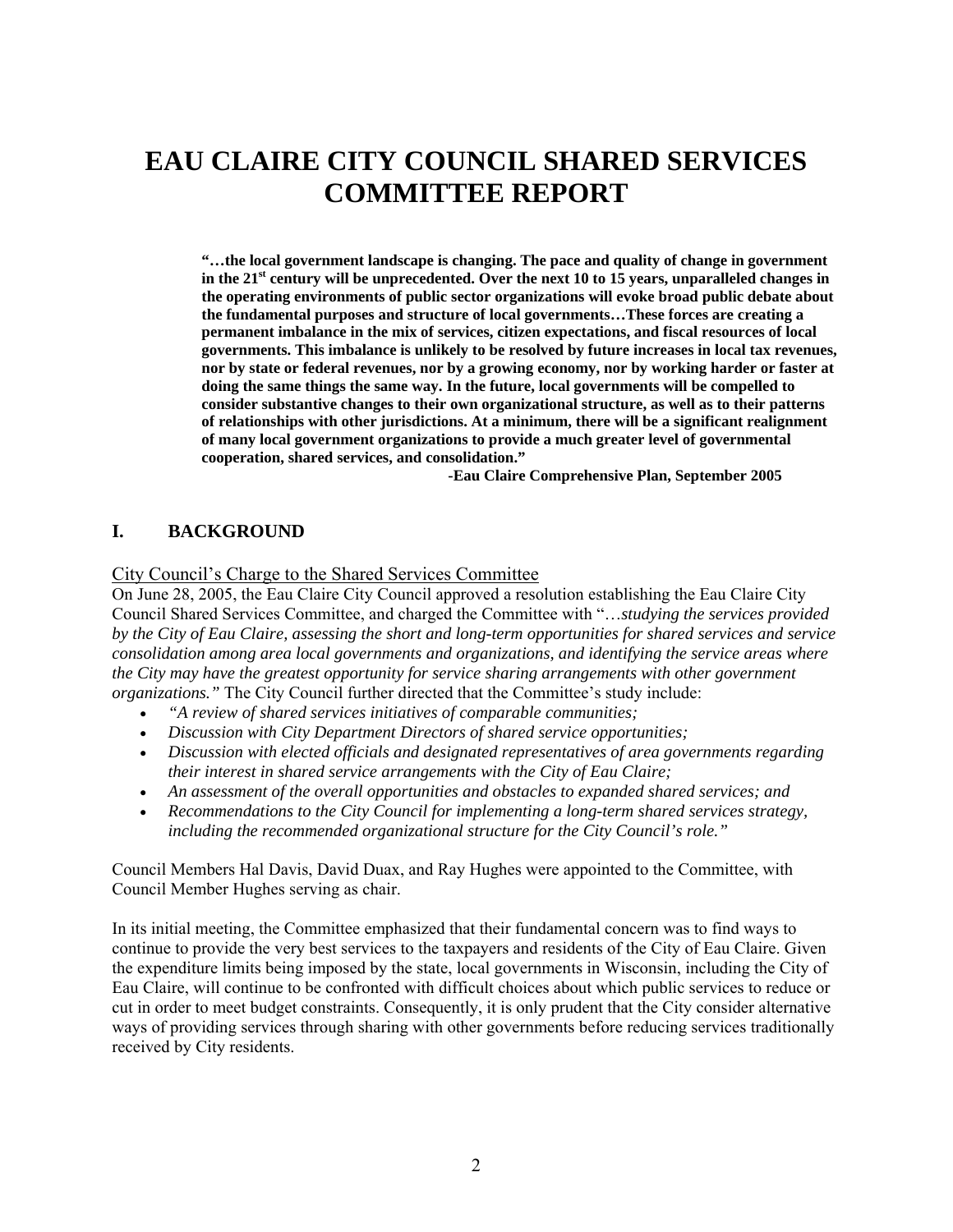The Committee's consistent theme in subsequent meetings with City staff as well as officials of other governments has continued to emphasize the importance of providing the highest quality and most efficient and cost-effective delivery of services to City residents, as well as addressing prospective budget issues.

The Committee identified seven major tasks to be completed as part of the study:

- **1.** Develop a working definition of shared services;
- **2.** Review other studies and community initiatives regarding shared services;
- **3.** Discuss shared service opportunities with City Department Directors;
- **4.** Discuss opportunities for shared service partnerships with the City with elected officials and representatives of area governments;
- **5.** Identify potential new or expanded shared services;
- **6.** Assess potential challenges and obstacles to expanded shared services partnerships; and
- **7.** Prepare a written report of Committee findings and recommendations.

#### Summary of Shared Services Committee Activities

The Shared Services Committee held its first meeting on July 1, 2005. Through its final meeting on March 6, the Committee met for over 46 hours and conducted 24 public meetings, including seven meetings with City Department Directors and two joint meetings with the Eau Claire County Select Committee on Restructuring County Services. A summary of Committee meetings is provided in Appendix B.

The meetings with Department Directors included staff overviews on core departmental operational activities and the general allocation of employee resources within the departments. Using the Committee's classification of 12 types of shared services, senior managers also provided a description of existing shared service strategies being pursued by departments, as well a list of future shared services that might be possible.

In addition to meeting with Eau Claire County representatives, the Committee provided background information about shared services to other local governments, including the City of Altoona, City of Chippewa Falls, and the Eau Claire Area School District. Individual members of the Committee also had informal contacts with officials of area jurisdictions about shared services and potential interest in partnering with the City in future shared service activities. Due to time constraints, the Committee was unable to schedule joint meetings with any organizations other than Eau Claire County.

As part of its review of shared services, the Committee also reviewed selected studies and reports about intergovernmental cooperation and the shared services initiatives of other communities, principally in Wisconsin and Minnesota. A list of the studies and reports reviewed by the Committee is provided in Appendix C.

# **II. DEFINITION OF SHARED SERVICES**

#### Intergovernmental Shared Services

Based on its review of shared services studies and reports, the Committee developed a working definition of "intergovernmental shared services" as *the activities of two or more jurisdictions working together to provide mutually desired public services*. The Committee viewed shared services conceptually as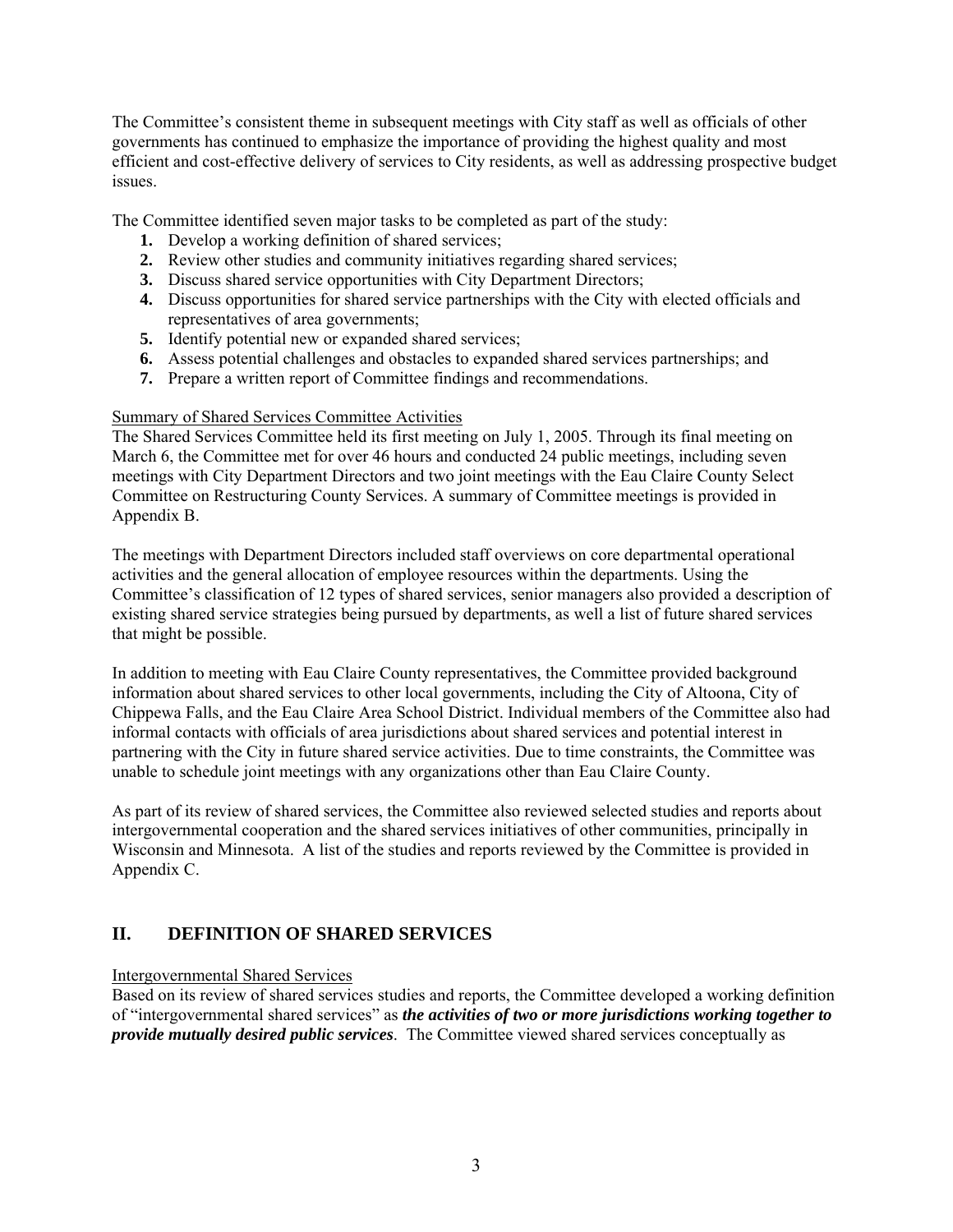tending to occur along a continuum of increasing intensity and formality that includes four broad bands of shared activity:

- **a.** Cooperation: A short-term informal relationship that exists without any clearly defined shared mission, structure, or planning effort;
- **b.** Coordination: A more formal relationship distinguished by mutual understanding of separate missions, focusing on longer-term interaction around a specific effort or program, and requiring explicit planning for some degree of formal division of labor;
- **c. Collaboration**: A mutually beneficial, well-defined relationship designed to achieve results that cannot be achieved alone, and marked by a more durable and pervasive relationship in which participating organizations share a commitment to a common mission and to creating shared organizational systems or structures; and
- **d. Consolidation**: A relationship in which the permanent responsibility and authority to act is formally placed in one organization, either through the merging of two or more individual organizations, or the ceding by one organization to another of all authority to provide services.

Figure 1 illustrates the continuum and contrasts significant distinctions in relationships, structure, communication, and accountability among the four levels of shared services.

| <b>CONTINUUM OF SHARED SERVICES STRATEGIES</b><br>Figure 1.                                                                                                                                                                                                                                                                                           |                                                                                                                                                                                                                                                                                                                                                                                                                                                                                                  |                                                                                                                                                                                                                                                                                                                                                                                                                                                                                                                                        |                                                                                                                                                                                                                                                                                                                                                                                                                                              |  |
|-------------------------------------------------------------------------------------------------------------------------------------------------------------------------------------------------------------------------------------------------------------------------------------------------------------------------------------------------------|--------------------------------------------------------------------------------------------------------------------------------------------------------------------------------------------------------------------------------------------------------------------------------------------------------------------------------------------------------------------------------------------------------------------------------------------------------------------------------------------------|----------------------------------------------------------------------------------------------------------------------------------------------------------------------------------------------------------------------------------------------------------------------------------------------------------------------------------------------------------------------------------------------------------------------------------------------------------------------------------------------------------------------------------------|----------------------------------------------------------------------------------------------------------------------------------------------------------------------------------------------------------------------------------------------------------------------------------------------------------------------------------------------------------------------------------------------------------------------------------------------|--|
| Cooperation $\rightarrow$                                                                                                                                                                                                                                                                                                                             | <b>Coordination</b>                                                                                                                                                                                                                                                                                                                                                                                                                                                                              | <b>Collaboration</b>                                                                                                                                                                                                                                                                                                                                                                                                                                                                                                                   | <b>Consolidation</b>                                                                                                                                                                                                                                                                                                                                                                                                                         |  |
| Informal<br>relationships<br>Each organization<br>functions<br>separately<br>Individual<br>missions/goals not<br>taken into account<br>No commonly<br>defined mission,<br>structure, or effort<br>Individually<br>retained resources<br>& authority<br>Information<br>conveyed as<br>needed<br>Interaction as<br>needed, but may<br>last indefinitely | More formal<br>relationships<br>Review and adjust<br>$\bullet$<br>individual missions<br>for compatibility<br>Organizations take<br>$\bullet$<br>on new joint roles,<br>but function<br>separately<br>Clear<br>$\bullet$<br>communication<br>channels established<br>Some sharing of<br>$\bullet$<br>leadership/control<br>Some shared risk<br>$\bullet$<br>and mutually<br>acknowledged<br>rewards<br>Regular interaction<br>$\bullet$<br>for specific project<br>or task of definite<br>length | More durable, well-<br>$\bullet$<br>defined relationship<br>Mutual commitment<br>$\bullet$<br>to new joint structure<br>with common mission<br>Significant<br>$\bullet$<br>communication and<br>planning on many<br>levels<br>Organizations<br>exercise joint<br>authority and<br>decision-making over<br>operations and budget<br>Shared responsibility;<br>$\bullet$<br>mutual authority $\&$<br>accountability<br>Pooled resources for<br>$\bullet$<br>longer-term effort<br>Organizations share<br>$\bullet$<br>products & rewards | Unifies government<br>$\bullet$<br>organizations by<br>dissolving existing<br>arrangements and<br>creating a single<br>unified entity<br>Dissolves pre-existing<br>$\bullet$<br>organizational<br>structures<br>Creates single<br>$\bullet$<br>organization unified in<br>purpose, effect,<br>administration, and<br>service area<br>Unifies decision-<br>$\bullet$<br>making about the<br>provision and<br>production of public<br>services |  |

#### Twelve Types of Shared Services Strategies

Using the four broad categories of shared services, the Committee distinguished 12 types of potential shared services strategies or organizational partnerships, as shown in Figure 2. The Committee found these distinctions to be helpful in framing its discussions with City Department Directors and with Eau Claire County.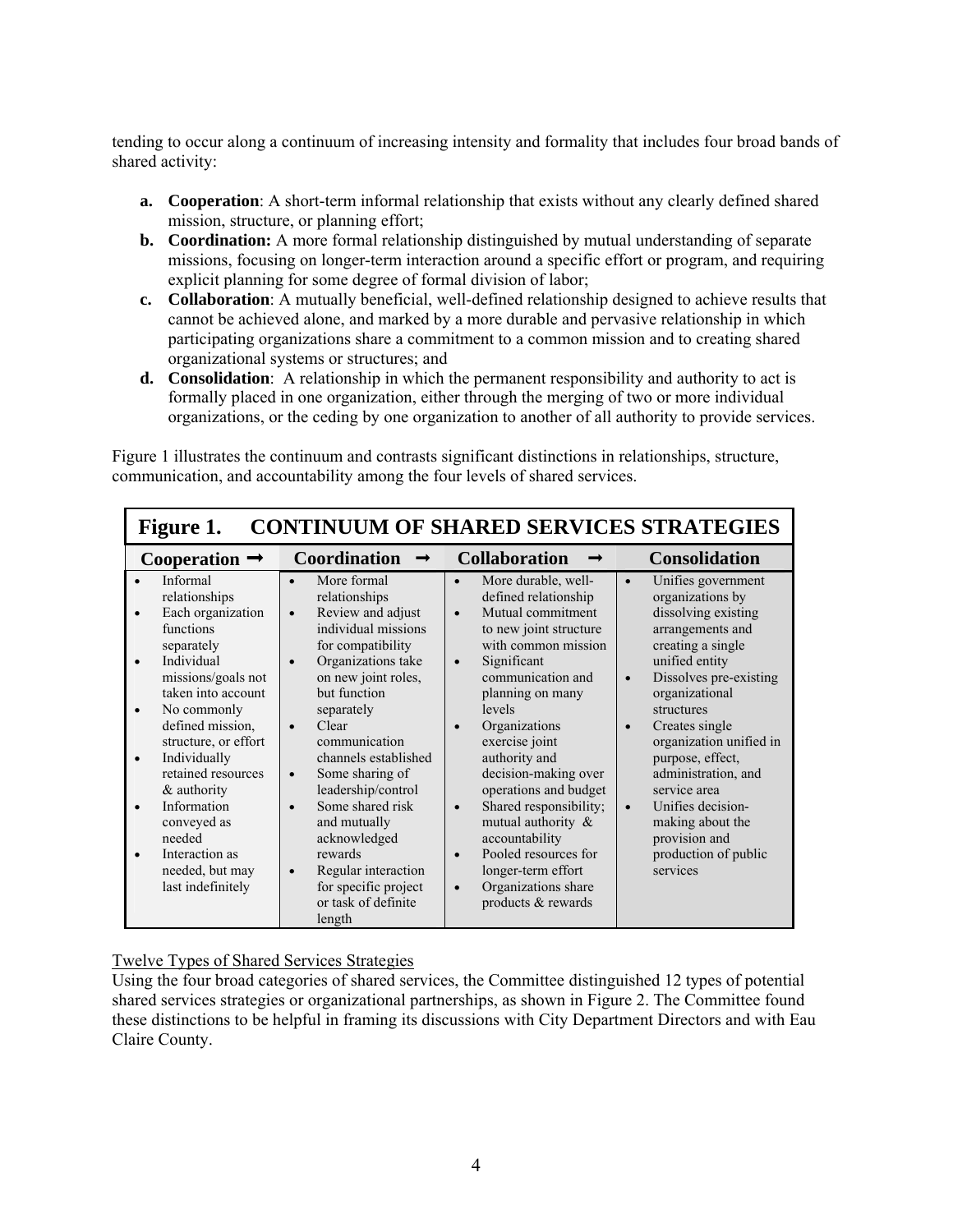| Figure 2. TYPES OF SHARED SERVICES STRATEGIES                                                                                                                                                                                                                                                                                                                                                                                                 |                                                                                                                                                                                                                                                                                                                                                                                                                                                                                                      |                                                                                                                                                                                                                                                                                                                                                                                                                                                                                                                                            |                                                                                                                                                                                                                                                                                                                                                                                                                                                  |  |
|-----------------------------------------------------------------------------------------------------------------------------------------------------------------------------------------------------------------------------------------------------------------------------------------------------------------------------------------------------------------------------------------------------------------------------------------------|------------------------------------------------------------------------------------------------------------------------------------------------------------------------------------------------------------------------------------------------------------------------------------------------------------------------------------------------------------------------------------------------------------------------------------------------------------------------------------------------------|--------------------------------------------------------------------------------------------------------------------------------------------------------------------------------------------------------------------------------------------------------------------------------------------------------------------------------------------------------------------------------------------------------------------------------------------------------------------------------------------------------------------------------------------|--------------------------------------------------------------------------------------------------------------------------------------------------------------------------------------------------------------------------------------------------------------------------------------------------------------------------------------------------------------------------------------------------------------------------------------------------|--|
| Cooperation                                                                                                                                                                                                                                                                                                                                                                                                                                   | Coordination                                                                                                                                                                                                                                                                                                                                                                                                                                                                                         | <b>Collaboration</b>                                                                                                                                                                                                                                                                                                                                                                                                                                                                                                                       | Consolidation                                                                                                                                                                                                                                                                                                                                                                                                                                    |  |
| Informal<br>$\bullet$<br>relationships<br>Each organization<br>$\bullet$<br>functions separately<br>Individual<br>$\bullet$<br>missions/goals not<br>taken into account<br>No commonly<br>$\bullet$<br>defined mission,<br>structure, or effort<br>Individually retained<br>$\bullet$<br>resources $\&$<br>authority<br>Information<br>$\bullet$<br>conveyed as needed<br>Interaction as<br>$\bullet$<br>needed, but may last<br>indefinitely | More formal<br>$\bullet$<br>relationships<br>Review and adjust<br>$\bullet$<br>individual missions<br>for compatibility<br>Organizations take on<br>$\bullet$<br>new joint roles, but<br>function separately<br>Clear communication<br>$\bullet$<br>channels established<br>Some sharing of<br>$\bullet$<br>leadership/control<br>Some shared risk and<br>$\bullet$<br>mutually<br>acknowledged<br>rewards<br>Regular interaction<br>$\bullet$<br>for specific project or<br>task of definite length | More durable, well-<br>$\bullet$<br>defined relationship<br>Mutual commitment to<br>$\bullet$<br>new joint structure with<br>common mission<br>Significant<br>$\bullet$<br>communication and<br>planning on many levels<br>Organizations exercise<br>$\bullet$<br>joint authority and<br>decision-making over<br>operations and budget<br>Shared responsibility;<br>$\bullet$<br>mutual authority &<br>accountability<br>Pooled resources for<br>$\bullet$<br>longer-term effort<br>Organizations share<br>$\bullet$<br>products & rewards | Unifies government<br>$\bullet$<br>organizations by<br>dissolving existing<br>arrangements and<br>creating a single<br>unified entity<br>Dissolves pre-<br>$\bullet$<br>existing<br>organizational<br>structures<br>Creates single<br>$\bullet$<br>organization unified<br>in purpose, effect,<br>administration, and<br>service area<br>Unifies decision-<br>$\bullet$<br>making about the<br>provision and<br>production of public<br>services |  |
| 3. Contribute                                                                                                                                                                                                                                                                                                                                                                                                                                 | <b>6. Reconcile Program</b>                                                                                                                                                                                                                                                                                                                                                                                                                                                                          | 9. Create Shared                                                                                                                                                                                                                                                                                                                                                                                                                                                                                                                           | 12. Combine                                                                                                                                                                                                                                                                                                                                                                                                                                      |  |
| <b>Resources</b>                                                                                                                                                                                                                                                                                                                                                                                                                              | <b>Activities</b>                                                                                                                                                                                                                                                                                                                                                                                                                                                                                    | <b>Structure</b>                                                                                                                                                                                                                                                                                                                                                                                                                                                                                                                           | <b>Organizations</b>                                                                                                                                                                                                                                                                                                                                                                                                                             |  |
| Organizations provide<br>Organizations adjust and<br>reconcile variability in the<br>resources to assist in the<br>implementation of existing<br>accomplishment of the<br>projects or efforts of<br>programs on an on-going<br>other organizations.<br>basis to improve the<br>service delivery of each<br>separate program.                                                                                                                  |                                                                                                                                                                                                                                                                                                                                                                                                                                                                                                      | Organizations establish a joint<br>department or organization<br>with distinct goals and<br>mission, shared budget, and<br>shared management oversight.                                                                                                                                                                                                                                                                                                                                                                                    | Two or more separate<br>organizations combine<br>their political and<br>corporate functions to<br>create an integrated<br>organization operating<br>under a new government<br>charter.                                                                                                                                                                                                                                                           |  |
| 2. Promote Other                                                                                                                                                                                                                                                                                                                                                                                                                              | 5. Share Costs                                                                                                                                                                                                                                                                                                                                                                                                                                                                                       | 8. Operate Joint Program                                                                                                                                                                                                                                                                                                                                                                                                                                                                                                                   | 11. Adjust                                                                                                                                                                                                                                                                                                                                                                                                                                       |  |
| <b>Organizations</b><br>Organizations provide<br>information about the<br>programs and activities of<br>other organizations.                                                                                                                                                                                                                                                                                                                  | Organizations using the<br>same good or service share<br>in its cost.                                                                                                                                                                                                                                                                                                                                                                                                                                | Organizations create and<br>operate a new service delivery<br>program with shared<br>responsibility, accountability,<br>resources, risks, and rewards.                                                                                                                                                                                                                                                                                                                                                                                     | <b>Boundaries</b><br>Service provision is<br>unified under one<br>government through<br>expansion of the<br>government's statutory<br>service or jurisdictional<br>boundaries.                                                                                                                                                                                                                                                                   |  |
| 1. Share Information<br>Organizations share<br>information on an<br>informal basis about their<br>respective programs and<br>activities.                                                                                                                                                                                                                                                                                                      | 4. Produce Joint<br><b>Efforts</b><br>Organizations work inter-<br>dependently for a finite,<br>short-term period to<br>produce a specific event or<br>achieve a specific project.                                                                                                                                                                                                                                                                                                                   | 7. Plan Collectively<br>Organizations develop a<br>collective vision for managing<br>individual organizational<br>resources to address mutual<br>goals.                                                                                                                                                                                                                                                                                                                                                                                    | 10. Create<br><b>Independent</b><br>Organization<br>Two or more<br>governments create a<br>new organization with a<br>distinct mission and<br>formally defined<br>statutory authority to<br>provide a specific set of<br>services.                                                                                                                                                                                                               |  |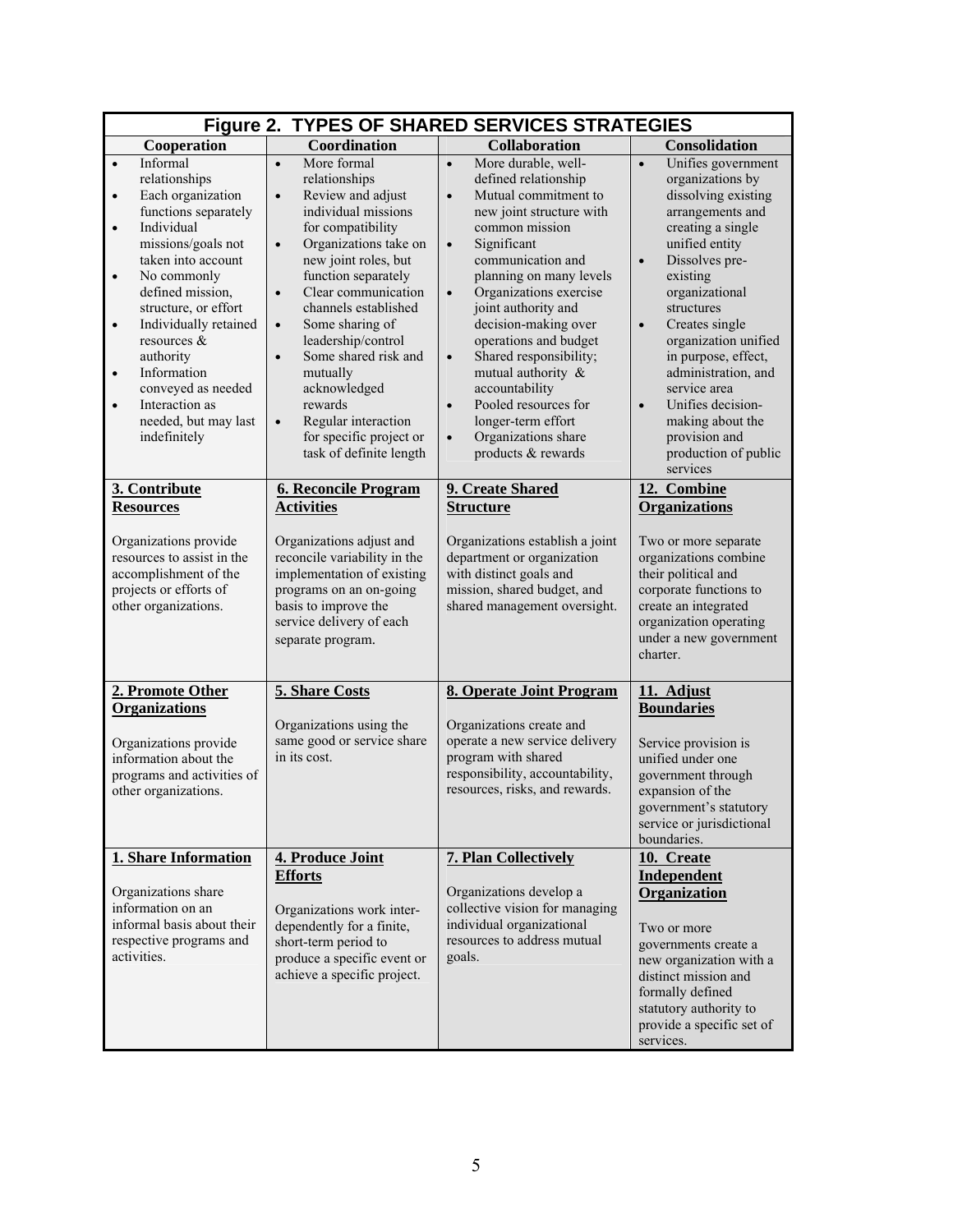## **III. FINDINGS**

Based on its work over the past eight months, the Shared Services Committee submits the following findings:

#### **a. Area local governments have a long history of shared services**

For many years, local governments in the Eau Claire-Chippewa Falls metropolitan area have been successful in partnering to provide more cost-effective services. Recent intergovernmental partnerships include informal arrangements on plowing streets, written mutual aid agreements, shared facilities agreements, the Emergency Communications Center and the consolidated City/County Health Department.

#### **b. Success builds success**

The Committee believes that an important component of being successful in expanding or creating new partnerships will be building on the lessons learned locally from prior successes. Understanding why some efforts have been successful, and distilling key lessons will provide guidance on how to go forward with new efforts. For example:

- The City/County Health Department is a demonstration that new and quite unique organizational structures can be created, even if state statutes need to be revised.
- Existing snowplowing partnerships illustrate the effectiveness of informal agreements and reliance on a mutual sense of fairness and equity among participating governments.
- The arrangement for the City and Eau Claire County to share a purchasing agent demonstrates the use of formalized intergovernmental agreements, and how to move sequentially through a trial pilot project to a formal intergovernmental agreement establishing a defined level of collaboration.

#### **c. City departments engage in multi-level shared services**

Increased organizational uncertainty and anxiety often accompanies efforts to initiate efforts with other government organizations to share in the delivery of existing services. This uncertainty about the potential disruption of established ways of working tends to be heightened in times of fiscal constraints, such as the City has experienced the past several years. Nonetheless, the Committee found a steady movement within many City departments toward greater use of shared services as a departmental strategy in delivering services. Using the classification framework in Figure 2, the Department Directors identified an extensive list of existing shared services that ranged from informal sharing of information to more interdependent activities of sharing costs, planning collectively, and operating joint programs. A summary of the existing shared services listed by Department Directors is provided in Appendix D.

#### **d. Visible support by elected leaders is critical**

The Committee found that a critical success factor reported in many shared services studies, and common to major local successes, was visible and sustained support by elected officials and community leaders. Such support acted as a positive external motivator to initiating joint efforts, and appeared to be essential to strengthening community support for overcoming entrenched protection of "turf". Several Department Directors noted that even broaching the possibility of intergovernmental partnerships in some operational areas would be unlikely without a clear statement of interest by elected leaders.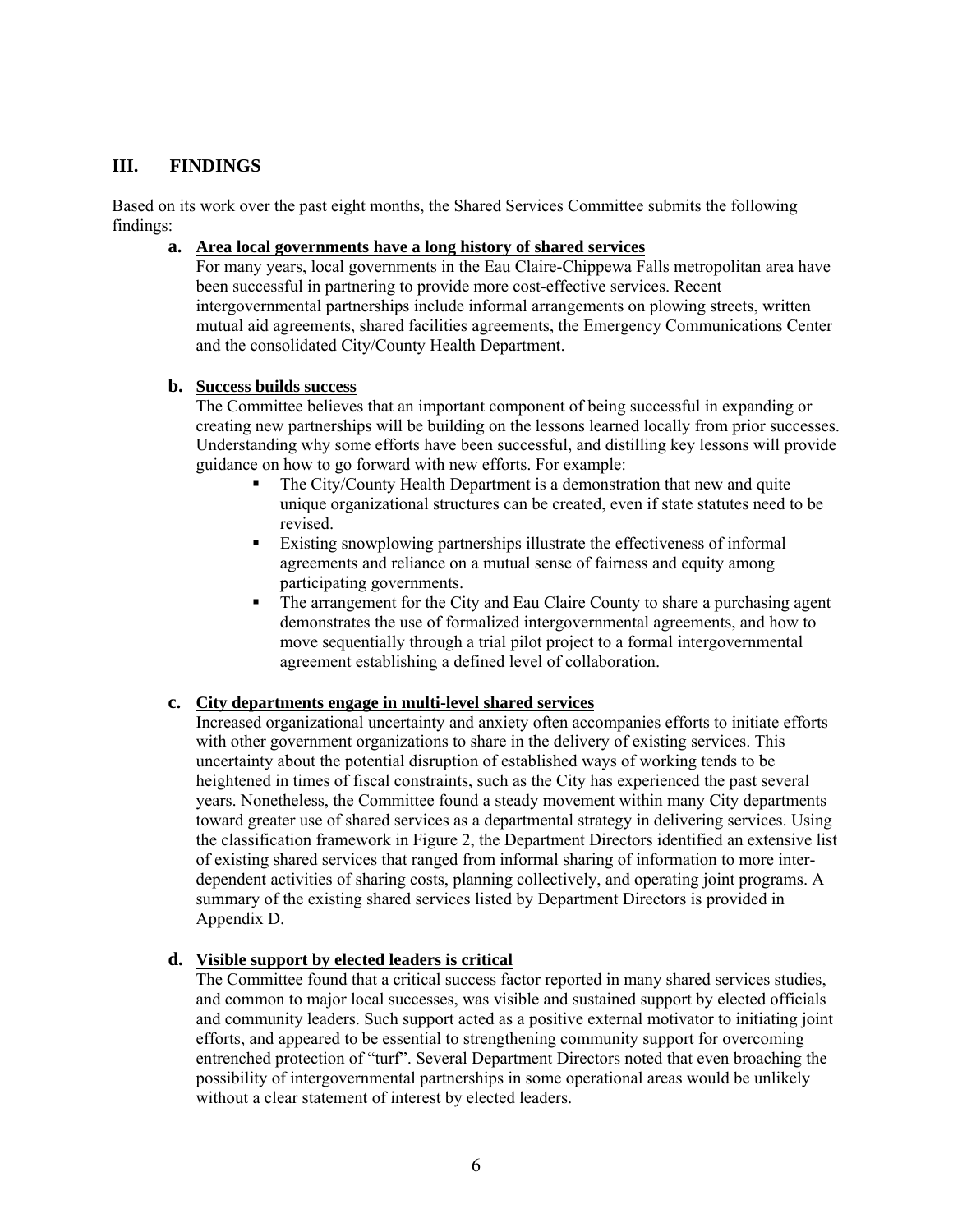#### **e. Local area governments are genuinely interested in sharing services**

During the course of its study, the Shared Services Committee found a growing interest by other local governments and jurisdictions in considering intergovernmental shared services. For example, in April 2005, the Eau Claire County Board of Supervisors established a Select Committee on Restructuring County Government. The City Shared Services Committee and County Select Committee held two joint meetings and identified a mutual interest in moving forward with a pilot joint City/County effort to implement 3-5 potential shared services initiatives. At a joint meeting on February 23, the two committees recommended approval of a conceptual framework for a joint initiative and agreed to bring the proposal forward for approval by their respective governing bodies.

#### **f. Future trends will continue demand more efficient delivery of public services**

The Committee believes that major demographic, social, economic, and fiscal trends will continue to drive local governments in the direction of establishing a new equilibrium among the services expected by citizens, the services government can provide, and the service costs a community is willing to afford. Key trends include:

- Declining state shared revenues and local revenue limits
- Increasing health care costs
- Changing population lifestyles and market behavior
- **Aging populations**
- Increasing demands for repair and maintenance of aging public infrastructure
- Increasing technology innovations and costs, especially related to computer and wireless communication technologies
- Vulnerability to a global economy
- Increasing environmental quality concerns and remediation costs

#### **g. A range of opportunities exist for expanded shared services**

During the discussions with the Committee, Department Directors identified a range of new or expanded shared services that might be possible. These potential services were intended only as illustrations of what might be possible, and not as recommendations for implementation or even further consideration. However, the listing of potential services does provide some indication of the potential opportunities for expanded shared services that may exist. A summary of the potential services identified by staff is provided in Appendix E.

#### **h. Success requires customized strategies**

The Committee believes that success in implementing new or expanded shared services will require strategies that are tailored to address the specific challenges posed by a proposed shared service initiative. Using the shared services continuum to distinguish different levels and purposes may be a useful way to begin.

Successful shared service strategies will need to address two aspects of group process. First, careful consideration will need to be given to the process of how the City will work with other governments to initiate discussions of the concept of shared services. This initial process should emphasize relationship building, and informal and formal communication. Second, once an initiative has been identified, attention should be given to how to build specific intergovernmental partnership, with an emphasis on process facilitation, work process analysis, and finding a model process that could be repeated for subsequent efforts.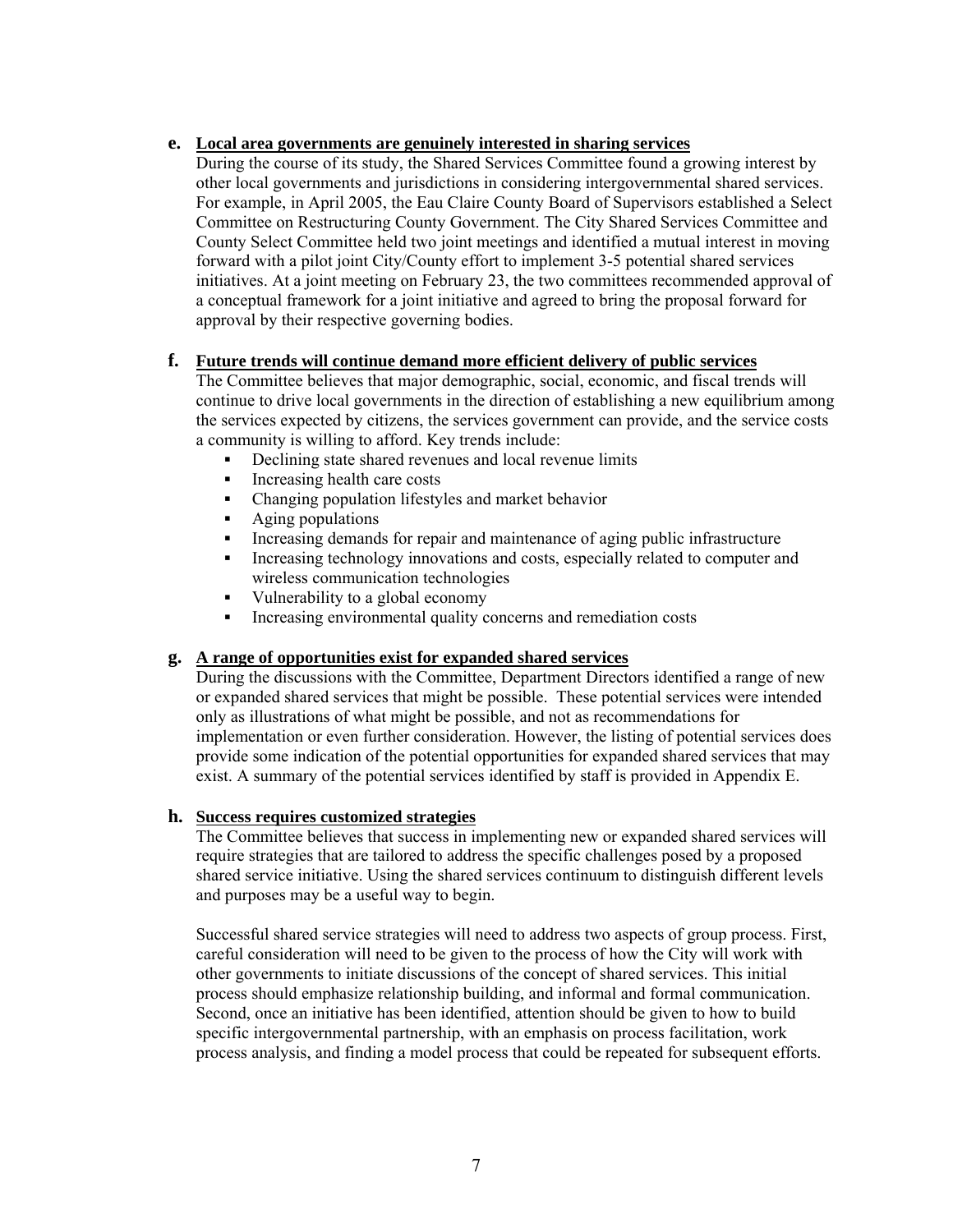#### **i. Shared services opportunities are fluid**

While the Shared Service Committee's final report provides a snapshot of the status of the current levels of intergovernmental cooperation and shared services, it is important to remember that as a snapshot it tends to freeze in time what is in fact a very dynamic process. Shared service opportunities and obstacles are not static, but rather quite fluid, changing with the shifting availability of organizational resources, priorities, work relationships, personnel, and personalities.

#### **j. Building successful partnerships requires time and resources**

As with any new partnership, creating or expanding an intergovernmental partnership will require some degree of human and financial resources. Partnerships are developed in real time, and take time to develop successfully. Planning for potential initiatives should include up-front consideration of how to allocate the time, energy, and resources needed to start and sustain the effort.

#### **k. Shared services must be measured and evaluated**

The Committee found that an important "best practice" in intergovernmental shared services is to build into the effort clear criteria and methods for evaluating project feasibility prior to implementation. Generally, evaluation criteria should address two broad issues:

- What are the nature and the magnitude of the potential success?
- What is the likelihood of achieving success?

Draft criteria for evaluating project feasibility and impacts (drawn from the Dakota County High Performance Partnerships project) are provided in Appendix F.

# **IV. POSSIBLE CHALLENGES TO IMPLEMENTING SHARED SERVICES**

The Committee believes that the hard reality of intergovernmental relations and traditional government organizations is that simply wishing to improve public services through partnering is not enough. Most shared services initiatives will have to overcome specific obstacles and concerns. Compiled below is a list of possible challenges compiled from other studies and the Committee's discussions with City staff and officials of area governments.

#### ; **Allocating resources to cover start up costs**

Even the initial efforts to assess the feasibility of potential shared services proposals involve real costs of time and staff resources. Project implementation may require upfront expenditures to install compatible technology, redesign work areas, standardize equipment, change procedures and policies, or adjust differing employee benefit systems. Incurring additional costs to make the change to a shared service may be especially difficult for smaller jurisdictions, or for organizations already facing staff reductions.

#### ; **Providing strong, visible support by elected and community leaders**

Forging the kind of new intergovernmental partnerships that have a measurable impact on the cost-effectiveness and quality of services is rarely accomplished without overcoming institutional or community resistance to change. Sustained positive commitment by elected policy makers is essential to carrying initiatives through to completion.

; **Building mutual respect, trust, and understanding among the potential partners**  Successful and sustained intergovernmental partnerships are not possible until the potential partners establish a baseline level of mutual respect and trust. Mutual respect includes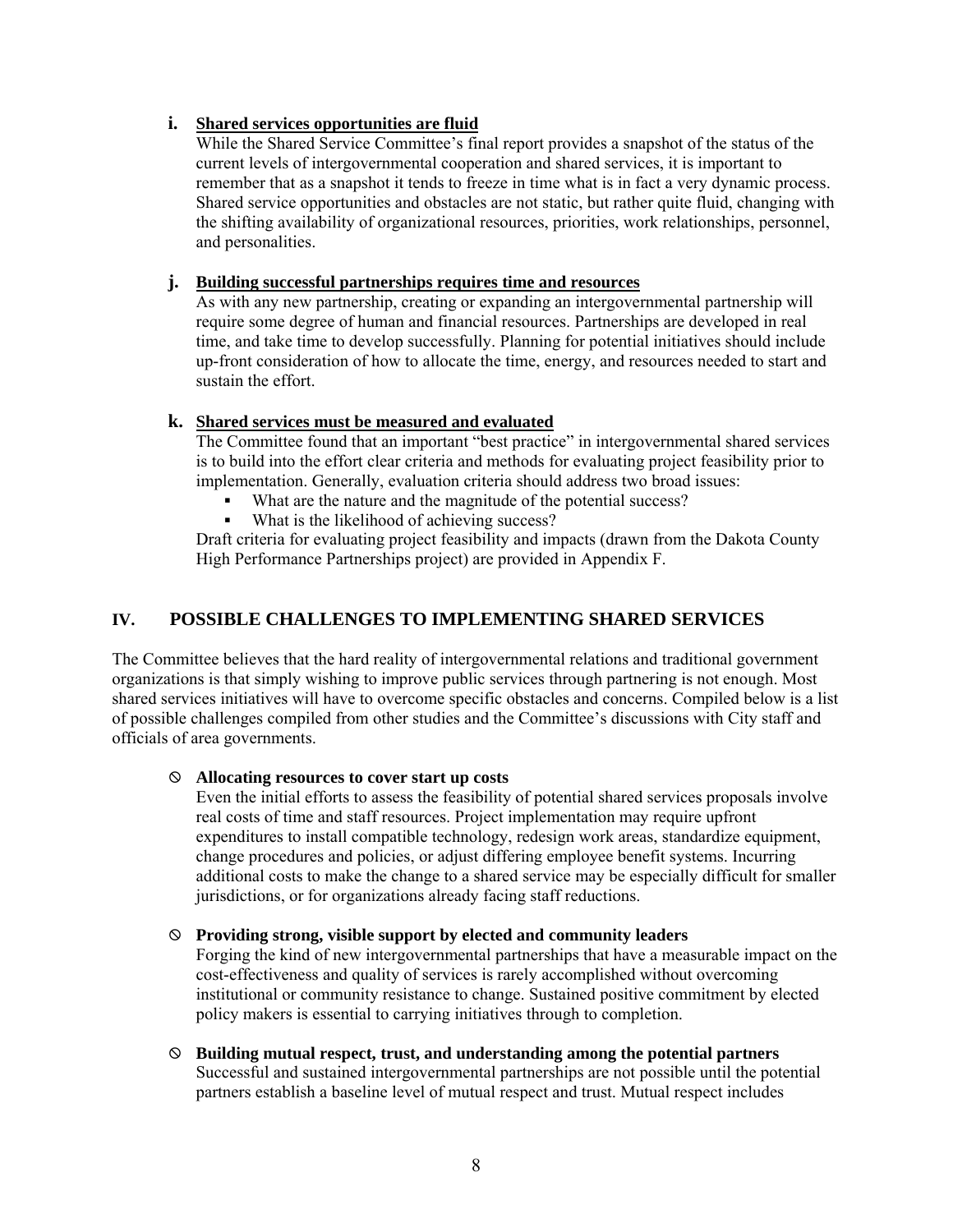understanding and accepting how other government organizations function. Building respect and trust takes time. Partner organizations with a history of organizational competition and conflict will require additional efforts at the beginning of the initiative to build trust, common vocabulary, and mutual expectations.

#### ; **Providing organizational leadership to reshape the organizational culture**

Building effective long-term service partnerships with other government organizations and jurisdictions requires sustained involvement by upper management, middle management, and operations in the collaborative effort. The broad organizational involvement will require a shift in the City's organizational culture to incorporate shared services strategies as part of the organization's problem-solving process. The organizational culture is that constellation of basic assumptions, beliefs, and norms that are shared by members of the organization, that define in a basic "taken-for-granted" fashion the organization's view of itself. The assumptions and beliefs are learned responses that come to be taken for granted because they reliably solve important organizational problems.

#### ; **Overcoming "turf protection" behaviors**

Departments or operating units within different government jurisdictions may resist a perceived loss of identity and control through expanded shared services partnerships. A track record of minimal or poor cooperation between local municipalities combined with a feared loss of municipal identity or autonomy may especially impede service sharing among municipalities that differ substantially in size, complexity, or function. Employee group concerns about restructuring existing employee positions or addressing differences in wage and benefit compensation of potential partners may also present barriers to shared services.

#### ; **Ensuring open and frequent communication among potential partners**

Frequent communication-both informal and formal-is essential to ensure the necessary flow and exchange of information to identify issues, clarify mutual responsibilities, and address the inevitable problems and misunderstandings that occur as the partnership is developed and implemented.

#### ; **Balancing different levels of service delivery expectations and capacities among jurisdictions**

Partnerships among government organizations that differ significantly in size, scope, and budgets have to address upfront how to reach compromises about the different standards and expectations for service delivery.

#### ; **Ensuring sufficient and timely sharing of information**

Existing regulations or statutes sometimes limit the ability of different government jurisdictions to share basic information. The existing data practices of organizations may result in format or software incompatibilities that prevent exchange of information.

#### ; **Addressing potential concerns about loss of accountability**

Individual local governments may be concerned about the reduction or loss of local accountability for programs if service delivery is shared with another jurisdiction. An additional issue may be addressing concerns of governments about how to reinstitute service delivery if the service partnership is dissolved in the future. Part of the concern may be a diminished capacity to restore service delivery in the future if an agreement to share service delivery is not successful or renewed.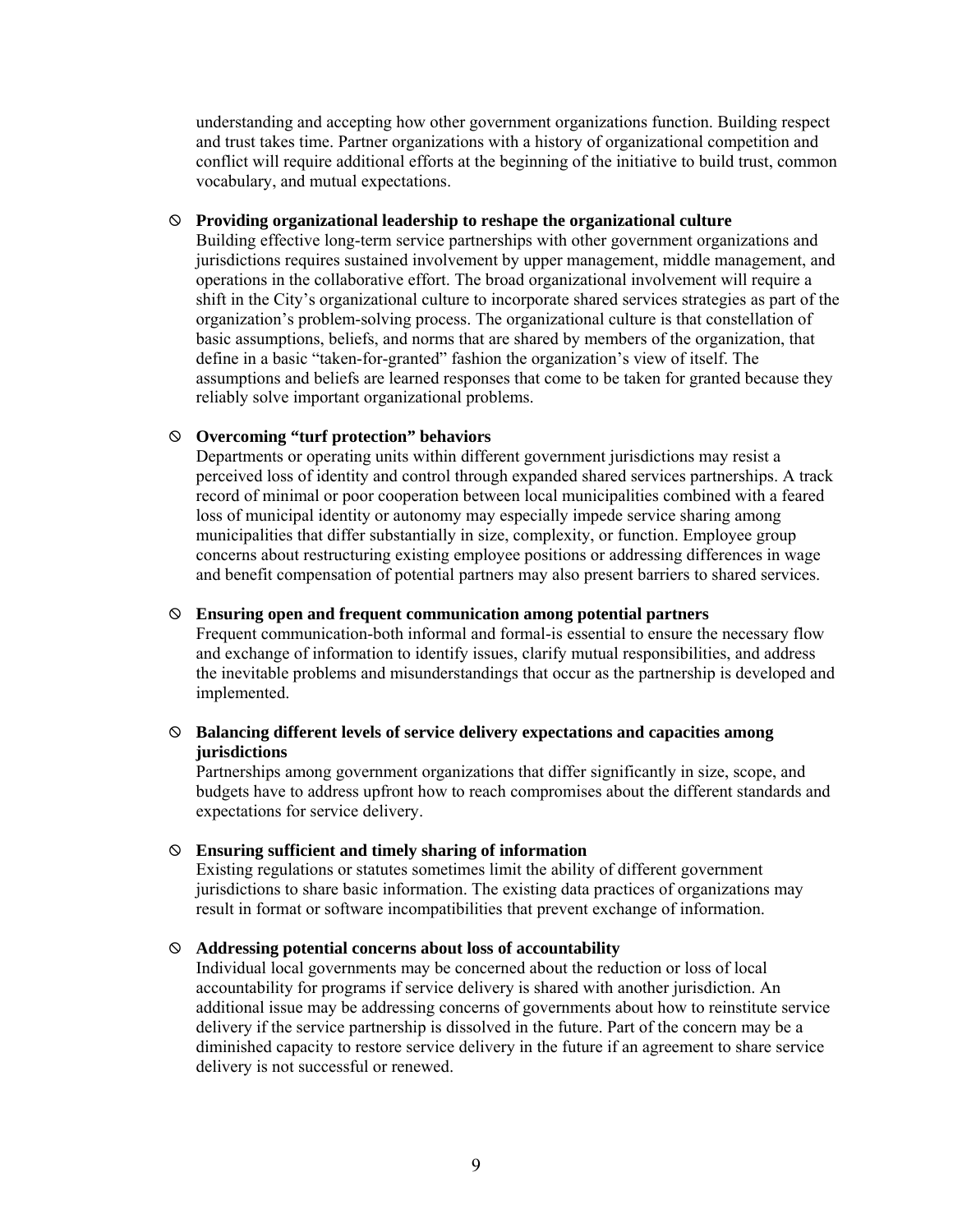### **V. RECOMMENDATIONS**

The Shared Services Committee recommends that the City Council implement the following:

#### **1. Establish a City Council priority of expanding intergovernmental shared services where warranted and feasible to do so.**

As noted above in the Committee findings, a key element in successful organizational change is sustained support from the policy-makers and senior organizational leadership. Sustaining a long-term commitment means that the City Council should define a clear structural role for supporting and encouraging continued departmental partnership initiatives, especially for those potential partnerships that may need more visible political support in order to overcome entrenched opposition and obstacles. The key focus for the Council should be in defining an effective role as a supporter and encourager, rather than as an initiator or designer of specific shared services. Important policy questions for the Council to address will include:

- How does the Council best work in identifying and maintaining an overall sense of direction and vision of shared services?
- How does the Council encourage and collaborate with elected officials of other jurisdictions?
- How does the Council best serve as a convener of efforts to look at more complex shared service efforts?
- How does the Council help reinforce an organizational culture that promotes intergovernmental partnerships and collaboration?
- **2. Establish a policy of doing business as an organization in a way that builds effective long-term working relationships with other government organizations and jurisdictions.**  Another key to future success in expanded shared services will be keeping a deliberate organizational focus on building intergovernmental relationships through regular meetings, regular communications, and joint work in public settings. The long-term relationship between the City and other governments and jurisdictions should be viewed as important as success on any given issue. For example, an effective strategy for strengthening intergovernmental relationships would be to move away from a "win-lose" perspective, and toward a "win-win or no deal" approach, which places the importance of a positive long-term work relationship above short term gains. With a win-win or no deal approach, neither party would be willing to accept a decision that wasn't right for all parties.

Institutionalizing this perspective will take time and will entail a change in the City's organizational culture. In effect, shared services needs to be recognized and demonstrated as a useful tool on the organization's standard problem-solving tool belt. This recognition, however, should be accompanied by the awareness that, while an important tool, shared services is not the only tool, and the temptation to look for things to pound just because a new hammer is available should be resisted.

#### **3. Continue the Shared Services Committee through March 2008.**

The Committee found both specific opportunities and genuine interest by other governments in pursuing expanded intergovernmental partnerships. The Committee believes it will be important to maintain a City Council policy focus on working to build those relationships. Consequently, the Committee believes that a Council advisory committee on shared services should be extended through March 2008, with annual reports due in both March 2007 and March 2008, as well as regular progress reports to the City Council.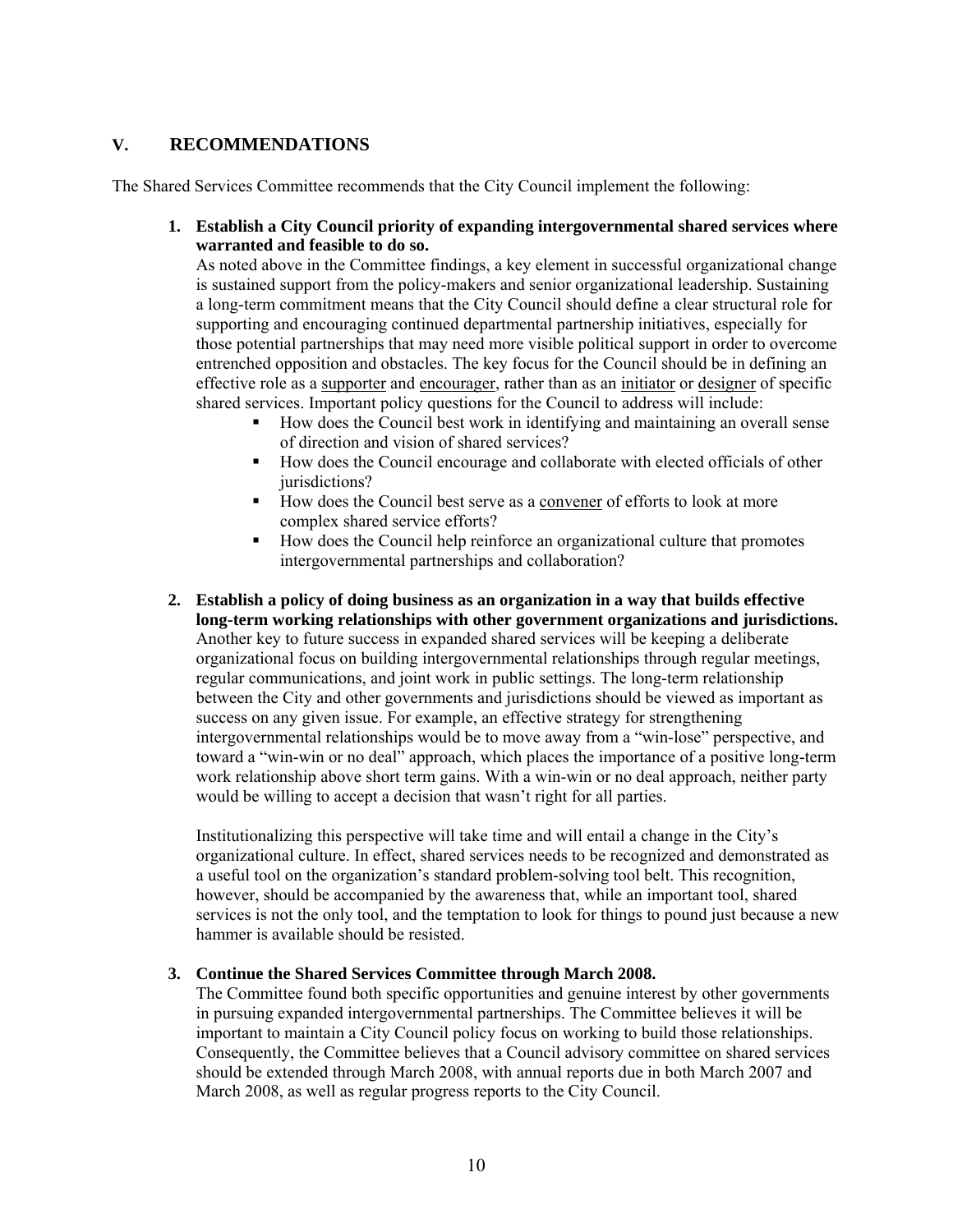Key future tasks for the Committee include:

- Work with the proposed Joint Commission on Shared Services Initiatives;
- **Pursue discussions regarding potential shared services with the elected officials and** representatives of the City of Altoona, the Eau Claire Area School District, adjacent towns, and other municipal and county jurisdictions;
- Assess key obstacles to City shared services initiatives and identify potential strategies to address them;
- Review and refine project feasibility evaluation criteria.

#### **4. Establish in conjunction with Eau Claire County a Joint Commission on Shared Services Initiatives.**

Perhaps the greatest potential for future shared services that can have a measurable impact on the effectiveness, quality, and costs of delivering City public services lies in partnerships with Eau Claire County. Towards that end the shared services study committees of both the City and Eau Claire County recommend that a Joint Commission on Shared Services Initiatives be established. The purpose of the Joint Commission will be:

*To identify and examine potential City-County shared services opportunities and to make recommendations to the Eau Claire City Council and the Eau Claire County Board of Supervisors for approval of concepts and strategies for implementing those shared services that increase efficiency, improve quality, or reduce costs in the delivery of public services, without sacrificing public accountability.* 

The Joint Commission would include 3 representatives from both the City and County, each drawn from the respective shared services committee of each government. The Joint Commission would identify a limited number of 3-5 shared services initiatives for review and implementation. The Joint Commission would meet monthly to monitor progress, ensure accountability, provide political will and support, and provide regular reports to the full elected bodies. The County Administrator and City Manager would collaborate in providing staff support to the commission, bringing forward staff recommendations regarding the individual initiatives, and coordinating the allocation of resources.

A more detailed description of the Joint Commission framework, initial decision criteria, list of ten potential initiatives, and an illustration of the proposed process are provided in Appendix G.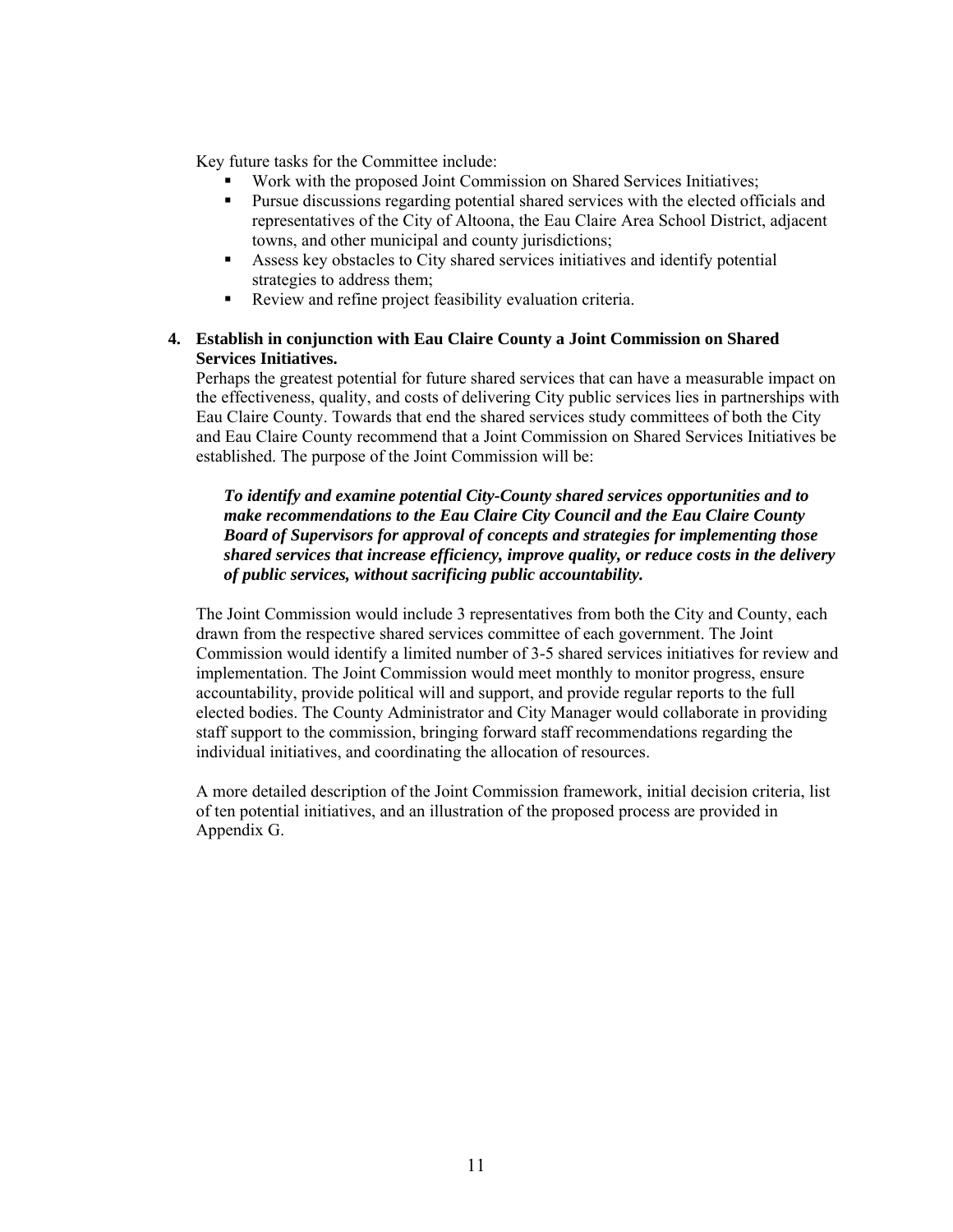# **APPENDICES**

- **A. City Council Resolution Creating Shared Services Committee**
- **B. Shared Services Committee Meeting Schedule**
- **C. Related Shared Services Studies**
- **D. Summary of Existing City Shared Services Strategies**
- **E. Summary of Potential City Shared Services Strategies**
- **F. Draft Project Feasibility Criteria**
- **G. Framework for Joint Commission on Shared Services Initiatives**
- **H. Joint Commission on Shared Services Initiatives Process**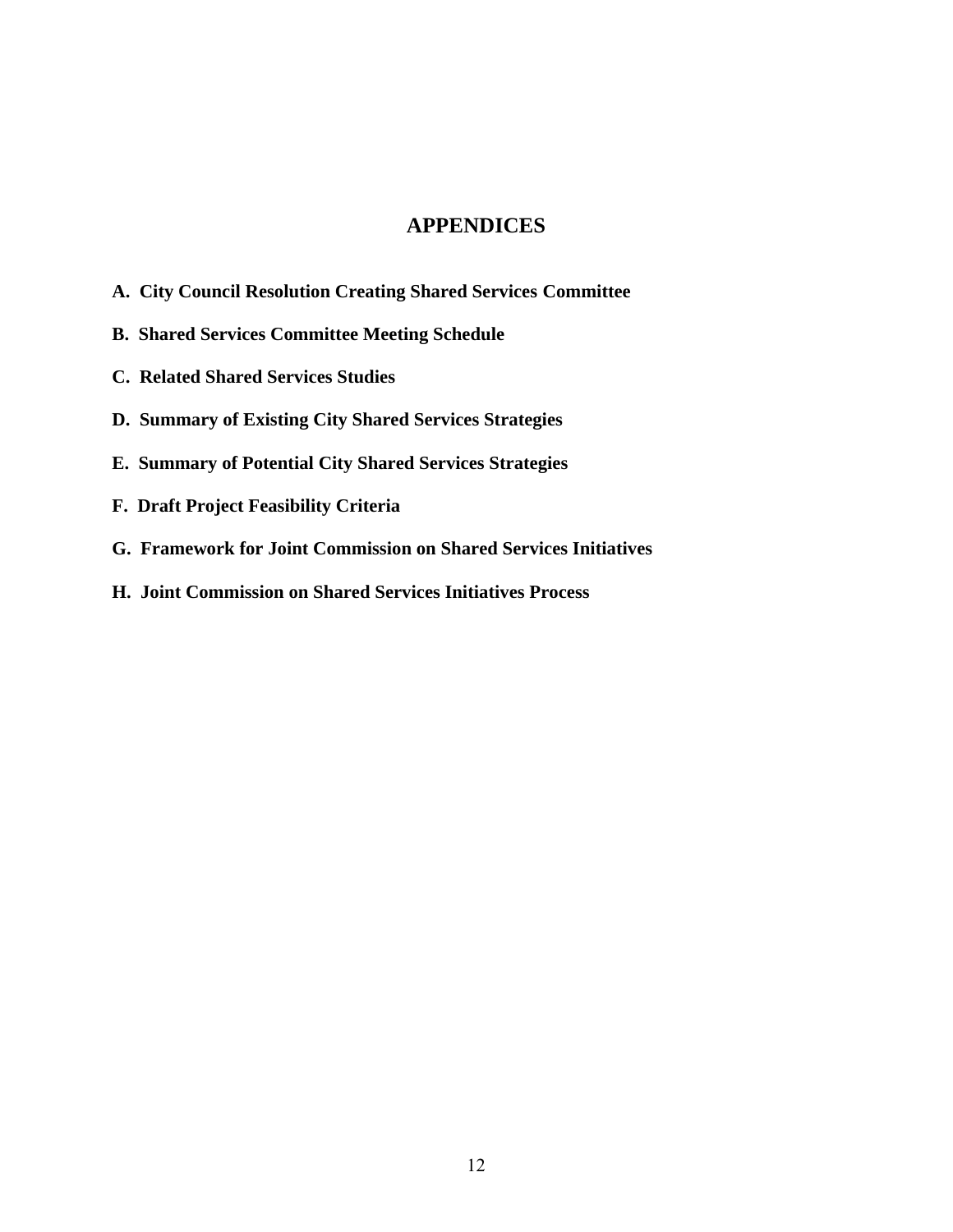#### **Appendix A**

#### **RESOLUTION**

## **RESOLUTION CREATING A CITY COUNCIL COMMITTEE TO ASSESS THE OPPORTUNITIES FOR EXPANDED SHARED SERVICES AND CONSOLIDATION AMONG AREA LOCAL GOVERNMENTS**

 **WHEREAS,** throughout the country, state government's built-in patterns of budgetary responsibilities and expenditures have continued to grow more rapidly than state revenues and the public sector has entered an era of perpetual fiscal crisis; and

**WHEREAS,** major demographic, social, economic, and fiscal trends are reshaping the political and institutional landscape of local government in Wisconsin and are creating a permanent imbalance of expectations, services, and revenues that can only be corrected by establishing a new equilibrium among the services expected by citizens, the services government can provide, and the service costs a community is willing to afford; and

**WHEREAS,** the imbalance of expectations, services, and resources in unlikely to be resolved by future increases in local tax revenues, by increased state or federal revenues, by a growing economy, or by working harder or faster at doing the same things the same way; and

**WHEREAS,** the continued long-term population and economic growth of the Eau Claire-Chippewa Falls metropolitan area will increase the need for coordinated cost-effective public services in the growing metropolitan area; and

**WHEREAS,** in the future, local government will be compelled to consider substantive changes to their own organizational structure as well as to their patterns of relationships with other jurisdictions, and to realign organizational structures to provide a much greater level of intergovernmental cooperation, shared services, and consolidation; and

 **WHEREAS,** building on its long history of intergovernmental collaboration, the City of Eau Claire should identify and pursue deliberate long-term strategies to engage both citizens and public officials in a genuine and informed discussion of the issues, obstacles, and opportunities of shared services and consolidation; to move the City of Eau Claire and area jurisdictions in the direction of finding a new and sustainable balance of services and costs; and to forge expanded intergovernmental partnerships that reduce tensions, increase government productivity, reduce duplication and overlap of government services, enhance economic growth, and stabilize taxes.

**NOW, THEREFORE, BE IT RESOLVED** by the City Council of the City of Eau Claire that an Eau Claire City Council Shared Services Committee is created for the purpose of studying the services provided by City of Eau Claire, assessing the short and long-term opportunities for shared services and service consolidation among area local governments and organizations, and identifying the service areas where the City may have the greatest opportunity for service sharing arrangements with other government organizations.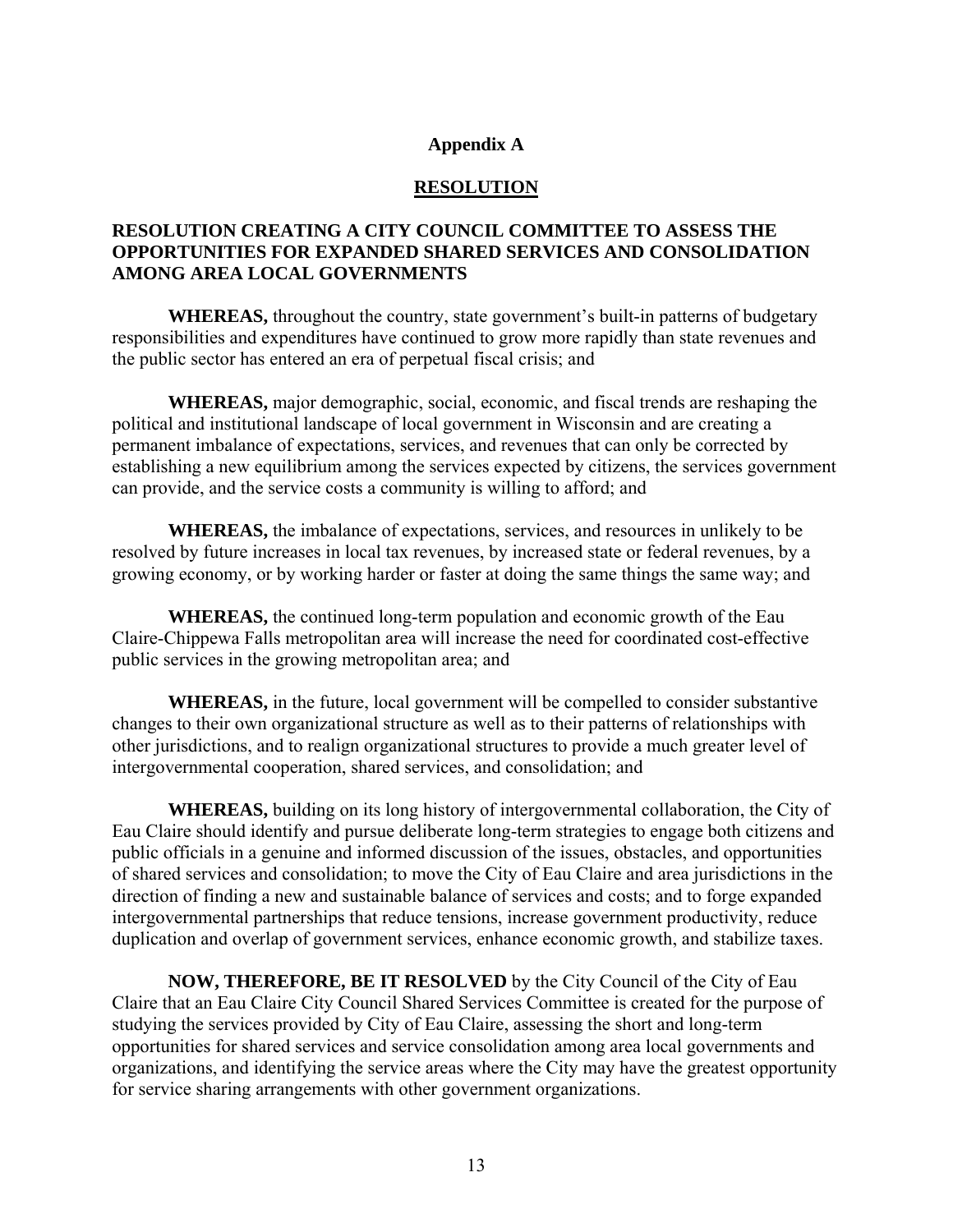**BE IT FURTHER RESOLVED** that the Shared Services Committee's study of services will include:

- A review of shared service initiatives of comparable communities;
- Discussion with City Department Directors of shared service opportunities;
- Discussion with elected officials and designated representatives of area governments regarding their interest in shared service arrangements with the City of Eau Claire;
- An assessment of the overall opportunities and obstacles to expanded shared services; and
- Recommendations to the City Council for implementing a long-term shared services strategy, including the recommended organizational structure for the City Council's role.

**BE IT FURTHER RESOLVED** that the City Council President shall appoint three members of the City Council to serve as the committee and shall designate a member to serve as chair of the committee;

**BE IT FURTHER RESOLVED** that the committee shall be dissolved as of March 1, 2006 unless the City Council determines that the committee continue.

Adopted,

June 28, 2005

**\*\*\*\*\*\*\*\*\*\*\*\*\*\*\*\*\*\*\*\*\*\*\*\*\*\*\*\*\*\*\*\*\*\*\*\*\*\*\*\*\*\*\*\*\*\*\*\*\*\*\*\*\*\*\*\*\*\*\*\*\*\*\*\*\*\*\*\*\*\*\*\*\*\*\*\*\*\*\*\*\*\*\*\*** 

**Motion to adopt the resolution.** 

 **Dallas Neville\_\_\_\_\_\_\_\_\_\_\_\_\_\_\_\_\_\_\_\_\_\_\_**

**Seconded by:** 

**Thomas Vue\_\_\_\_\_\_\_\_\_\_\_\_\_\_\_\_\_\_\_\_\_\_\_\_**

**\*\*\*\*\*\*\*\*\*\*\*\*\*\*\*\*\*\*\*\*\*\*\*\*\*\*\*\*\*\*\*\*\*\*\*\*\*\*\*\*\*\*\*\*\*\*\*\*\*\*\*\*\*\*\*\*\*\*\*\*\*\*\*\*\*\*\*\*\*\*\*\*\*\*\*\*\*\*\*\*\*\*\*\***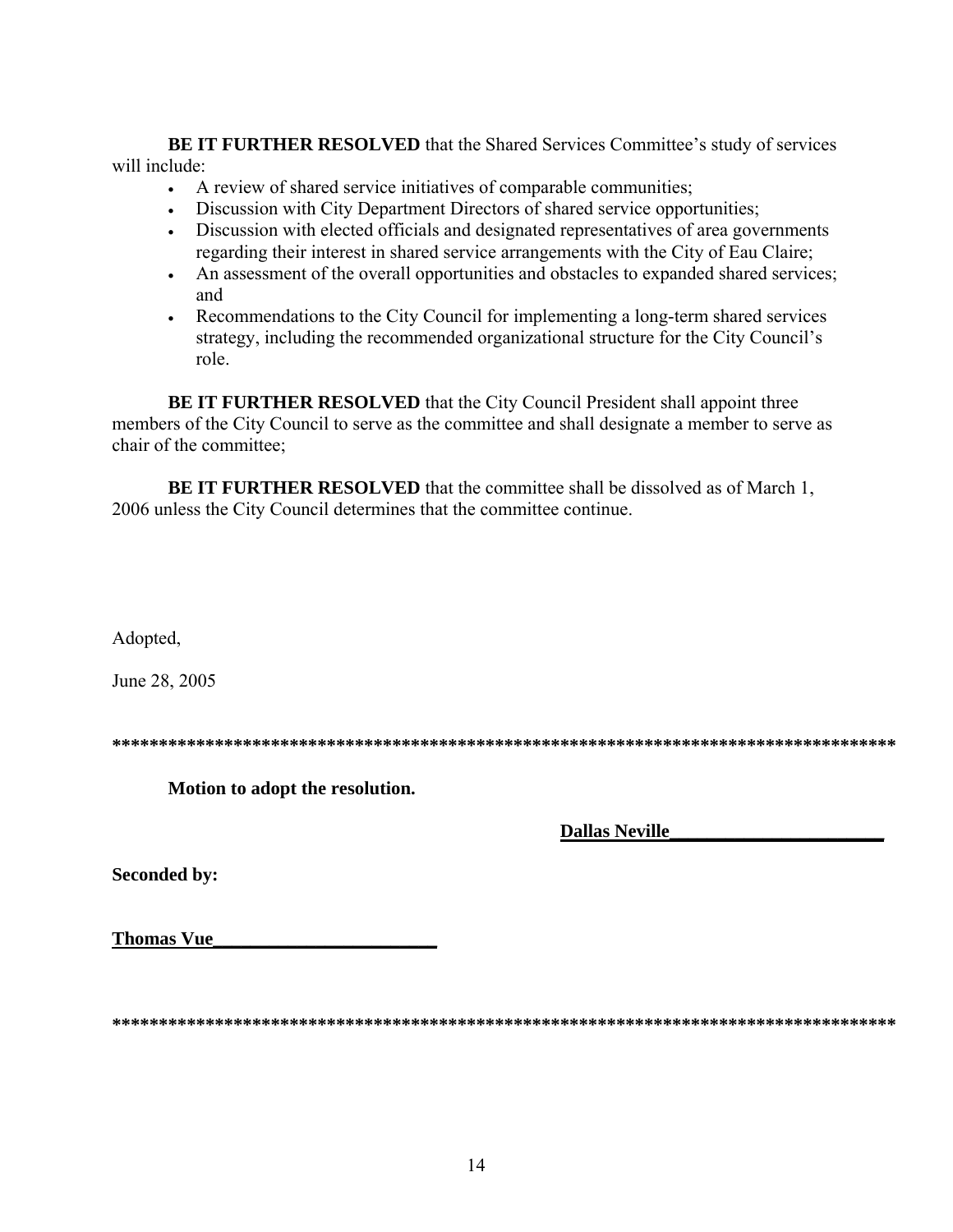# **APPENDIX B SHARED SERVICES COMMITTEE MEETING SCHEDULE**

| <b>Meeting Date</b>                          | <b>Meeting Purpose</b>                                                                                                            |
|----------------------------------------------|-----------------------------------------------------------------------------------------------------------------------------------|
| July 8, 2005                                 | Initial meeting                                                                                                                   |
| July 29                                      | Discussion of shared services among local governments                                                                             |
| August 12                                    | Introduction of tables categorizing types of shared services                                                                      |
| August 26                                    | Discussion of questions for Department Directors                                                                                  |
| September 8                                  | Format of Meeting with Department Directors                                                                                       |
| September 9                                  | Meeting with Directors of Human Resources and Finance                                                                             |
| September 16                                 | Discussion of format of Interim Report #1                                                                                         |
| September 30                                 | Discussion with Public Works Director                                                                                             |
| October 14                                   | Discussion with Police Chief                                                                                                      |
| October 28                                   | Discussion with Parks & Recreation Director and I S Manager                                                                       |
| November 11                                  | Discussion with Fire Chief                                                                                                        |
| December 2                                   | Discussion with Directors of Health Department and Library                                                                        |
| December 16                                  | Discussion of potential of shared services with Eau Claire County                                                                 |
| January 5, 2006                              | Discussion of potential shared services related to Community<br>Development Department and Format of Interim Report #2            |
| January 13                                   | Discussion of format of Interim Report #2                                                                                         |
| January 26                                   | Joint Meeting with Eau Claire County Select Committee on<br><b>Restructuring County Services</b>                                  |
| January 27                                   | Discussion of results of Joint Meeting with County Committee and<br>format of Final Report                                        |
| February 3                                   | Discussion of potential of working with Eau Claire County to encourage<br>expanded shared services and format of the Final Report |
| February 10                                  | Same as above                                                                                                                     |
| February 17                                  | Same as above                                                                                                                     |
| February 22                                  | Discussion of potential projects for proposed Joint Commission and<br>format of Final Report                                      |
| February 23                                  | Joint Meeting with Eau Claire County Select Committee on<br><b>Restructuring County Services</b>                                  |
| March 3                                      | Discussion of Final Report                                                                                                        |
| March 6                                      | Discussion of Final Report                                                                                                        |
| <b>TOTAL # OF MEETINGS</b>                   | 24 Meetings                                                                                                                       |
| <b>TOTAL # OF HOURS</b><br>SPENT IN MEETINGS | Approximately 46 Hours                                                                                                            |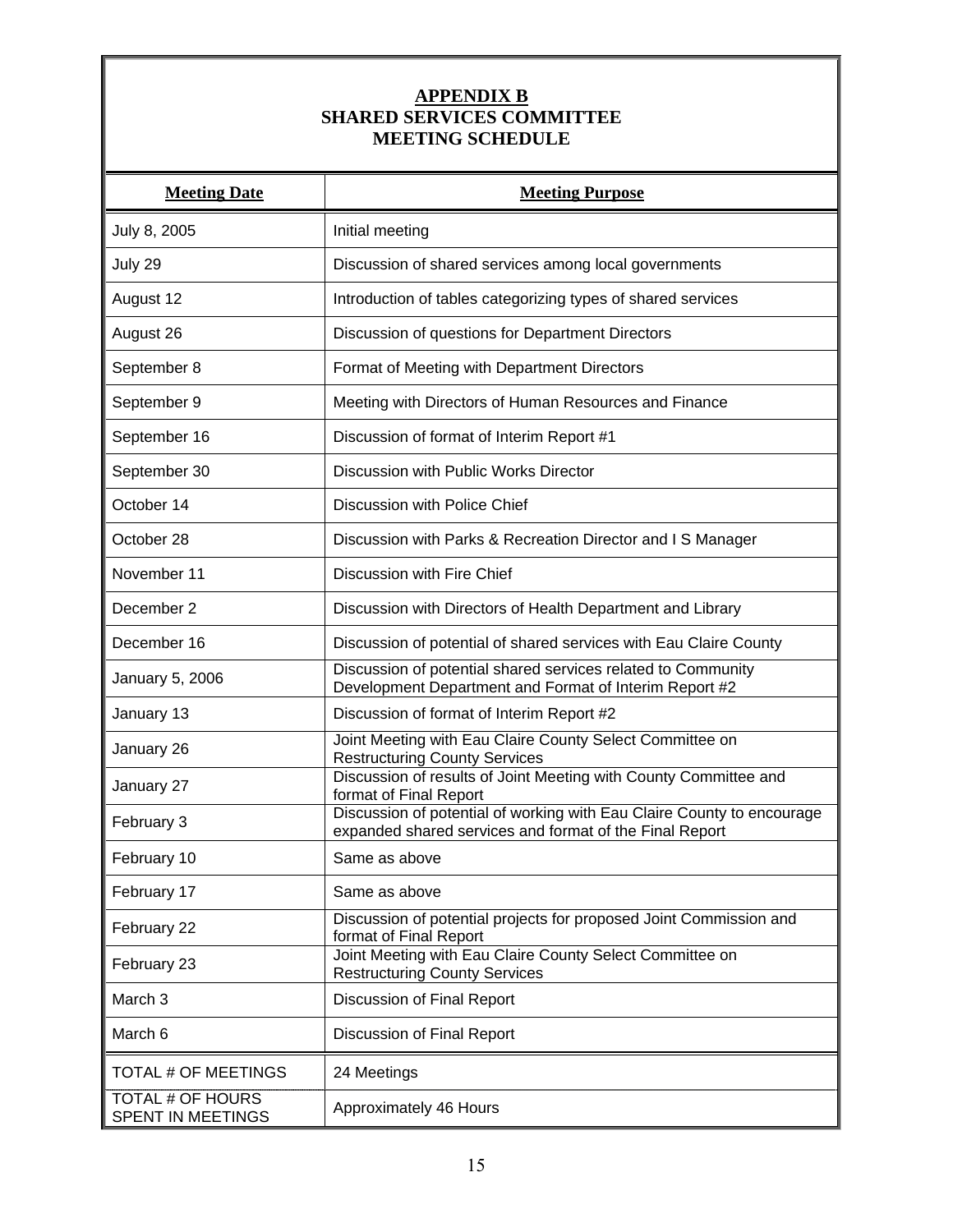## **Appendix C. Related Shared Services Studies**

#### **University of Wisconsin-Extension Report: Alternatives for the Delivery of Government Services**

April 2001 study of alternative approaches to providing public services. The report identifies potential impacts of intergovernmental agreements on service delivery, outlines steps in successful intergovernmental service delivery projects, and summarizes key Wisconsin statutes for cities, towns, and counties regarding intergovernmental cooperation.

#### **Minnesota State Auditor's Report on the Best Practices Review on Cooperative Efforts in Public Service Delivery**

December 2004 study prepared by the Minnesota State Auditor intended as a guidebook for local government officials in Minnesota for fostering and implementing intergovernmental cooperative agreements. The study includes a literature review of intergovernmental cooperation studies and a compilation of the best practices of over 1600 shared services examples from Minnesota municipalities.

#### **Dakota County (Minnesota) High Performance Partnerships Final Report**

July 2004 report on a study commissioned by the Dakota County Board of Commissioners and local cities. The study focused on identifying potential ways for cities and county government to form partnerships to provide better services for citizens at lower costs. The study evaluated 20 potential shared services projects, identified evaluation criteria and an assessment scorecard, and selected 6 projects for implementation.

# **Amherst H. Wilder Foundation, Collaboration: What Makes It Work (2nd edition)**

This 2004 publication summarized existing research literature on collaboration drawn from education, government, and non-profit organizations and distilled a list of 20 factors influencing the success of collaborative efforts. The report distinguishes cooperation, coordination, and collaboration and provides a collaboration factors inventory to assist groups in planning for collaborative efforts.

#### **Public Strategies Group report on Shared Services in the Chippewa Valley: Exploring Opportunities for Intergovernmental Collaboration**

In April 2002, Eau Claire area local governments met at UWEC to discuss the potential impacts of the loss of shared revenue. Following that initial meeting, seven local jurisdictions including three cities, two counties, a town, and a school district funded a consultant assessment of local potential for shared services. Completed in May 2003, the study reported an extensive history of shared services and called for an ongoing effort to promote shared services and collaboration.

#### **Final Report of the Governor's Blue-Ribbon Commission on State-Local Partnerships for the 21st Century (Kettl Commission Report)**

January 2001 report of the Kettl Commission about issues and opportunities in Wisconsin to reshape the local government landscape and build stronger, more effective intergovernmental partnerships. A key thrust of the report was the need to build more effective collaboration among local government. The report suggests the goals of effective partnerships should be to: (1) reduce taxes; (2) increase government's productivity; (3) reduce duplication and overlap; (4) enhance economic growth; and (5) stabilize taxes.

#### **County-Wide Police Study Committee Report**

Also in 2003 a joint City-County study committee looked at the feasibility of a countywide police consolidation. The study identified several statutory and organizational obstacles to a complete consolidation, but did identify potential shared services opportunities in operating a shared shooting range, combining civilian operations, developing consistent training programs, and establishing consistent emergency equipment standards.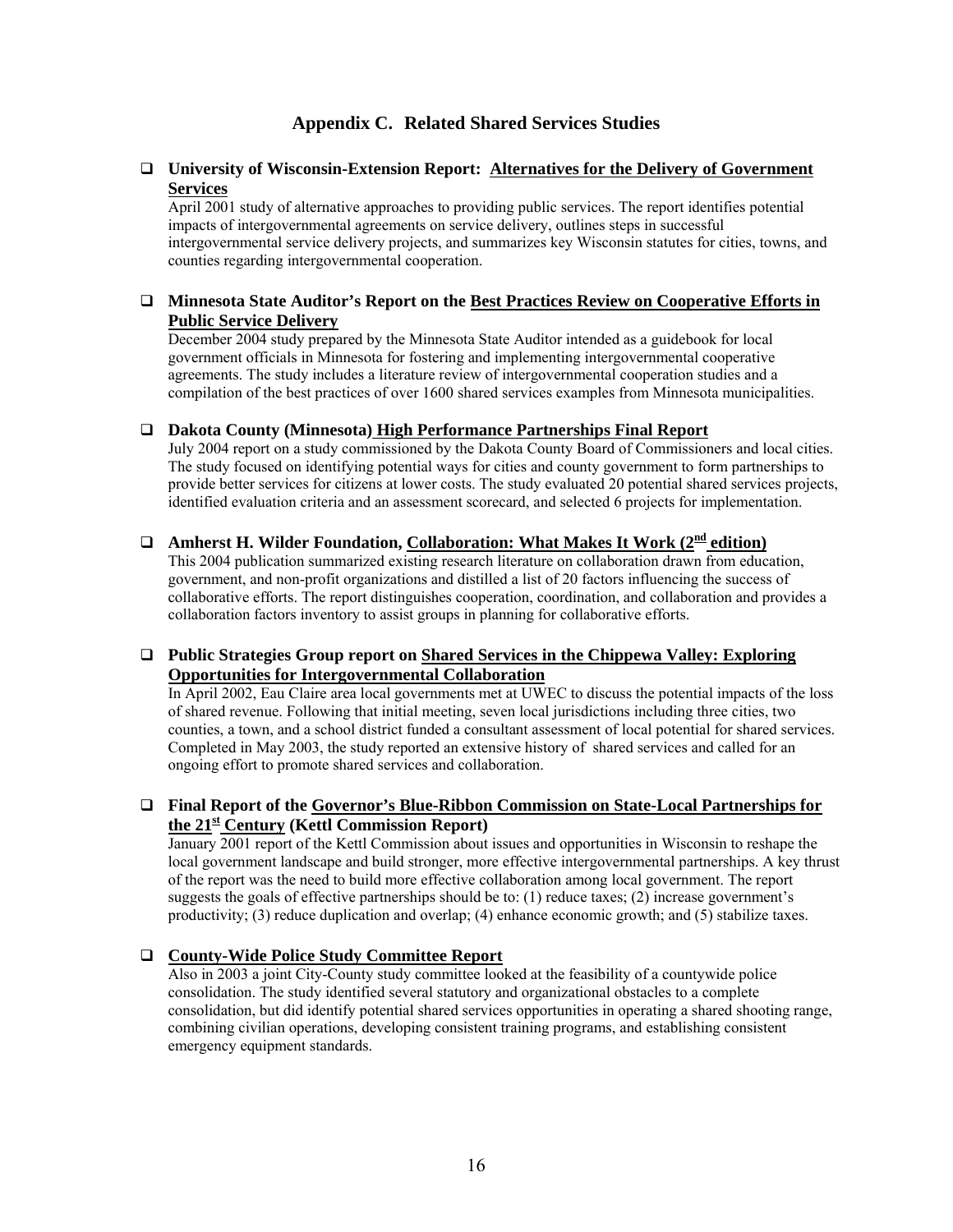# **Appendix D. SUMMARY OF EXISTING CITY SHARED SERVICES STRATEGIES**

| Cooperating                                                                                                                                                                                                                                                                                                                                                                               | <b>Coordinating</b>                                                                                                                                                                                                                                                                                                                                                                                                   | <b>Collaborating</b>                                                                                                                                                                                                                                                                                                                                           | <b>Consolidating</b>                                                                                                                   |  |
|-------------------------------------------------------------------------------------------------------------------------------------------------------------------------------------------------------------------------------------------------------------------------------------------------------------------------------------------------------------------------------------------|-----------------------------------------------------------------------------------------------------------------------------------------------------------------------------------------------------------------------------------------------------------------------------------------------------------------------------------------------------------------------------------------------------------------------|----------------------------------------------------------------------------------------------------------------------------------------------------------------------------------------------------------------------------------------------------------------------------------------------------------------------------------------------------------------|----------------------------------------------------------------------------------------------------------------------------------------|--|
| <b>Reconcile Program</b><br><b>Contribute Resources</b><br><b>Activities</b>                                                                                                                                                                                                                                                                                                              |                                                                                                                                                                                                                                                                                                                                                                                                                       | <b>Create Shared Structure</b>                                                                                                                                                                                                                                                                                                                                 | <b>Combine Organizations</b>                                                                                                           |  |
| Fire prevention<br>$\bullet$<br>education<br>Fire training<br>$\bullet$<br>I S Training<br>$\bullet$<br>Evidence technician<br>$\bullet$<br>training<br>Law enforcement<br>$\bullet$<br>training<br>Crime task force<br>$\bullet$<br><b>Youth Coalition</b><br>$\bullet$<br>Crime prevention<br>$\bullet$<br><b>Business marketing</b><br>$\bullet$<br>Mutual aid agreements<br>$\bullet$ | City/school recreation<br>$\bullet$<br>programs<br>Joint use of public<br>$\bullet$<br>buildings                                                                                                                                                                                                                                                                                                                      | Emergency Comm. Center<br>$\bullet$<br><b>CV</b> Incubation Center<br>$\bullet$<br>Momentum CV<br>$\bullet$                                                                                                                                                                                                                                                    |                                                                                                                                        |  |
| <b>Promote Other</b><br><b>Organizations</b>                                                                                                                                                                                                                                                                                                                                              | <b>Share Costs</b>                                                                                                                                                                                                                                                                                                                                                                                                    | <b>Operate Joint Program</b>                                                                                                                                                                                                                                                                                                                                   | <b>Adjust Boundaries</b>                                                                                                               |  |
| Recreational programs<br>$\bullet$<br>& facilities<br>Citizen service<br>$\bullet$<br>information                                                                                                                                                                                                                                                                                         | Tax collections<br>$\bullet$<br><b>Business licensing</b><br>$\bullet$<br>Online access to deeds/<br>$\bullet$<br>property transactions<br>Online access to<br>$\bullet$<br>assessments<br>City/County Purchasing<br>$\bullet$<br>Joint Fire Campus<br>$\bullet$<br>Animal shelter contract<br>$\bullet$<br>Polygraph<br>$\bullet$<br>County wide library serv.<br>$\bullet$<br>Co High. Dept. contracts<br>$\bullet$ | Group Purchasing Coop<br>$\bullet$<br>Safety training<br>$\bullet$<br>Fire recruitment<br>$\bullet$<br>Public safety software<br>$\bullet$<br>West Central Drug Task<br>$\bullet$<br>Force<br>City/School police liaison<br>$\bullet$                                                                                                                          | Annexations<br>$\bullet$<br>Municipal incorporations<br>$\bullet$                                                                      |  |
| <b>Share Information</b>                                                                                                                                                                                                                                                                                                                                                                  | <b>Produce Joint Efforts</b>                                                                                                                                                                                                                                                                                                                                                                                          | <b>Plan Collectively</b>                                                                                                                                                                                                                                                                                                                                       | <b>Create Independent</b><br><b>Organizations</b>                                                                                      |  |
| Sale, property, valuation<br>$\bullet$<br>information<br>Labor negotiations<br>$\bullet$<br>Emergency planning<br>$\bullet$<br>Recreational facilities<br>$\bullet$<br>Development review<br>$\bullet$<br>Comp Planning<br>$\bullet$                                                                                                                                                      | Elections<br>$\bullet$<br><b>Employee Training</b><br>$\bullet$<br>Fiber network<br>$\bullet$<br>Wireless network<br>$\bullet$<br>Phone System<br>$\bullet$<br>Special event traffic<br>$\bullet$<br>control<br>Property code<br>$\bullet$<br>enforcement<br>Business recruitment<br>$\bullet$<br>Snow plowing maint.<br>$\bullet$<br>Joint stormwater permit<br>$\bullet$                                            | Health care purchase<br>$\bullet$<br><b>EC County EMS Council</b><br>$\bullet$<br>Chip. Internetworking<br>$\bullet$<br>Consortium (CINC)<br>PSG Shared Services<br>$\bullet$<br>study<br>Regional tactical response<br>$\bullet$<br>Records management<br>$\bullet$<br>MPO transportation plng.<br>$\bullet$<br>Courthouse space needs<br>$\bullet$<br>study. | Process claims<br>$\bullet$<br>City/County Health Dept.<br>$\bullet$<br><b>Visitors Bureau</b><br>$\bullet$<br><b>EDC</b><br>$\bullet$ |  |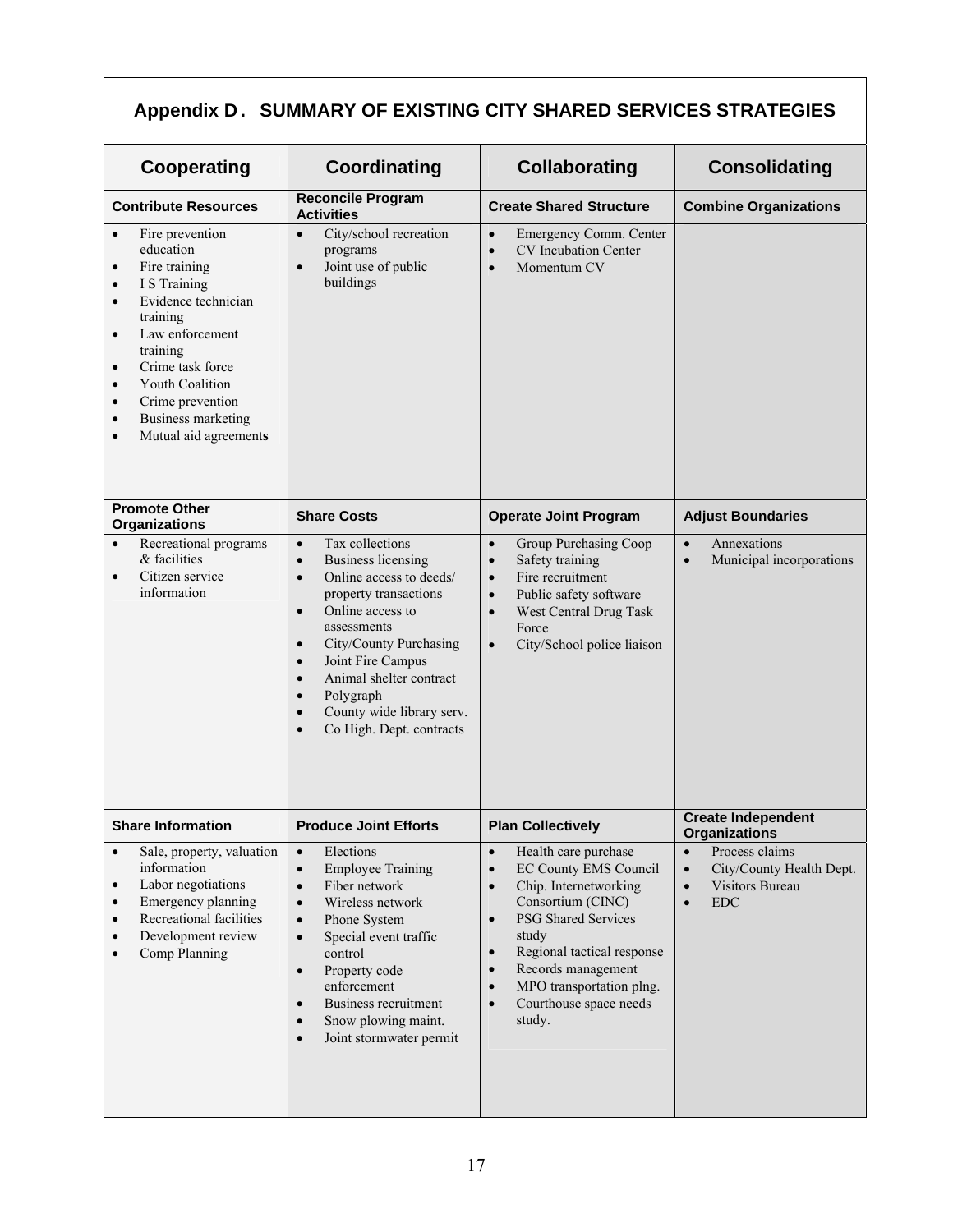# **Appendix E. SUMMARY OF POTENTIAL CITY SHARED SERVICES STRATEGIES**

| Cooperating                                                                                                 | Coordinating                                                                                                                                                                                                                                                                                                                                            | <b>Collaborating</b>                                                                                                                                                                                                                                                                                                                 | <b>Consolidating</b>                                                                                                                                                                                |  |
|-------------------------------------------------------------------------------------------------------------|---------------------------------------------------------------------------------------------------------------------------------------------------------------------------------------------------------------------------------------------------------------------------------------------------------------------------------------------------------|--------------------------------------------------------------------------------------------------------------------------------------------------------------------------------------------------------------------------------------------------------------------------------------------------------------------------------------|-----------------------------------------------------------------------------------------------------------------------------------------------------------------------------------------------------|--|
| <b>Contribute Resources</b>                                                                                 | <b>Reconcile Program</b><br><b>Activities</b>                                                                                                                                                                                                                                                                                                           | <b>Create Shared Structure</b>                                                                                                                                                                                                                                                                                                       | <b>Combine Organizations</b>                                                                                                                                                                        |  |
|                                                                                                             |                                                                                                                                                                                                                                                                                                                                                         | Joint services agency for<br>$\bullet$<br>police support services                                                                                                                                                                                                                                                                    | Regional park district<br>$\bullet$<br>Combine City/County<br>$\bullet$<br>police agency<br>City/Altoona metro<br>$\bullet$<br>police department<br>City/County planning<br>$\bullet$<br>department |  |
| <b>Promote Other</b><br><b>Organizations</b>                                                                | <b>Share Costs</b>                                                                                                                                                                                                                                                                                                                                      | <b>Operate Joint Program</b>                                                                                                                                                                                                                                                                                                         | <b>Adjust Boundaries</b>                                                                                                                                                                            |  |
|                                                                                                             | Shared assessment<br>$\bullet$<br>services<br>Fire Inspections<br>$\bullet$<br>w/Altoona<br>Tax, payroll, financial<br>$\bullet$<br>systems<br>Web site/Internet access<br>$\bullet$<br>Email system<br>$\bullet$<br>Shared City/County<br>$\bullet$<br>rooms & space<br>City/County shooting<br>$\bullet$<br>range<br>Building plan exams<br>$\bullet$ | Elections<br>$\bullet$<br>Utility billing<br>$\bullet$<br>Shared assessment<br>$\bullet$<br>services<br>Process claims<br>$\bullet$<br>Regional EMS<br>$\bullet$<br>Web content mgmt<br>$\bullet$<br>system<br>YMCA/City program<br>$\bullet$<br>partnership<br>Building inspections<br>$\bullet$<br>Development review<br>$\bullet$ | Cooperative boundary<br>$\bullet$<br>plan agreements                                                                                                                                                |  |
| <b>Share Information</b>                                                                                    | <b>Produce Joint Efforts</b>                                                                                                                                                                                                                                                                                                                            | <b>Plan Collectively</b>                                                                                                                                                                                                                                                                                                             | <b>Create Independent</b><br><b>Organizations</b>                                                                                                                                                   |  |
| Integrated<br>$\bullet$<br>assessment/tax database<br><b>Employee Recruitment</b><br>٠<br>Employee training | Employee training<br>$\bullet$<br>Auction (property<br>$\bullet$<br>disposal)<br>Emergency planning<br>$\bullet$<br>Tri City sports initiatives<br>$\bullet$                                                                                                                                                                                            | Treasury services<br>$\bullet$<br>Recruitment<br>$\bullet$<br><b>EC County EMS</b><br>$\bullet$<br>Wireless access<br>$\bullet$<br>Zoning code standards<br>$\bullet$<br>Parks planning<br>$\bullet$<br>Comprehensive planning<br>$\bullet$                                                                                          | Employee benefits<br>$\bullet$<br>(health insurance)                                                                                                                                                |  |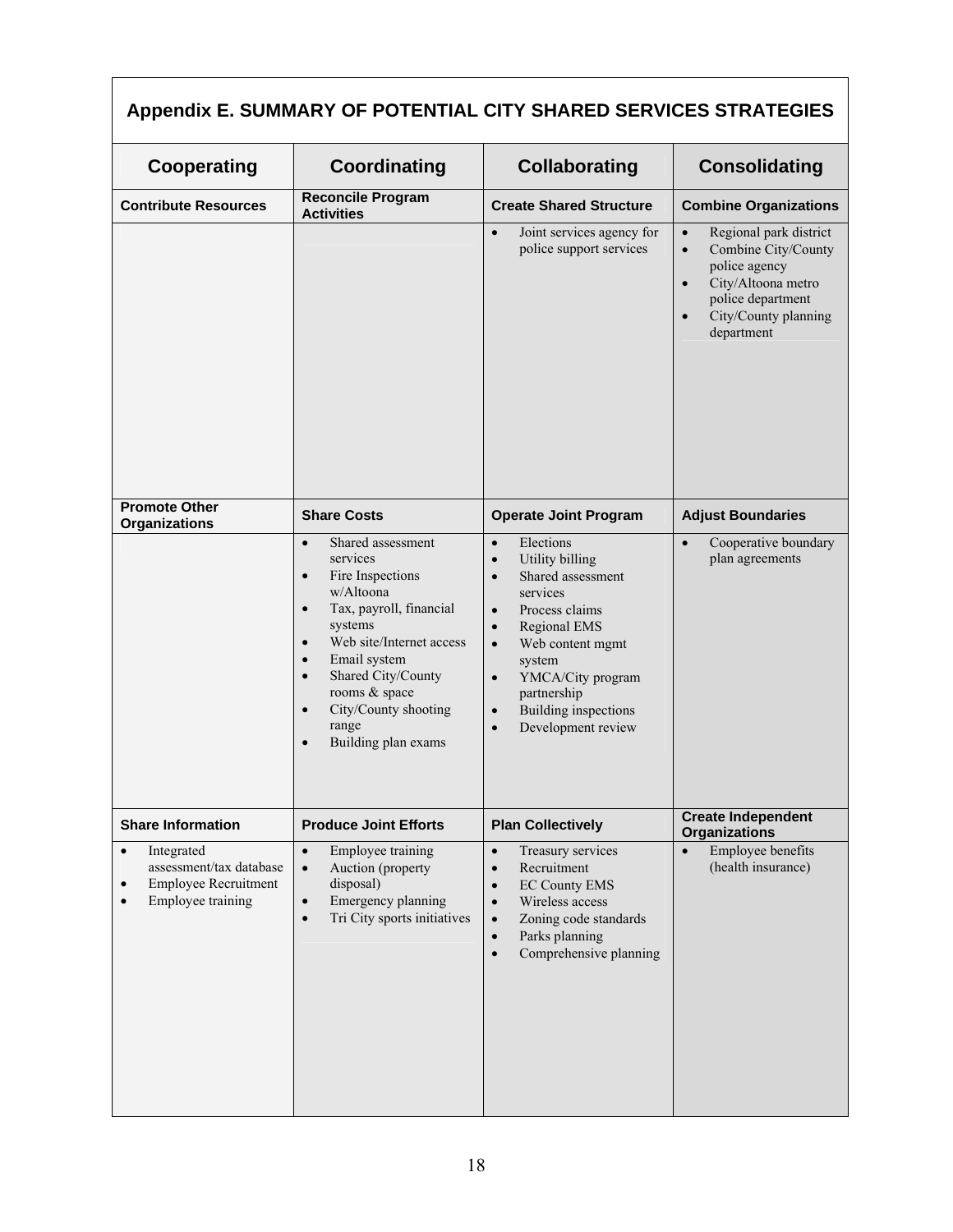# **Appendix F. DRAFT PROJECT FEASIBILITY CRITERIA**

(Draft Criteria for determining whether to implement a project)

Each potential partnership would be rated for each of the shaded criteria, with a letter grade assigned for each criteria. The letter grade would be converted into a numerical score as follows:  $A=4$ ,  $B=3$ ,  $C=2$ ,  $D=1$ , E=0. The numerical score would be multiplied by the weight to derive a weighted score for each criterion. For example, an "A" (4 points) on a criterion weighted at 5% (.05), equals 4 x .05 = **.2 rating points**. The total points available for each potential partnership project would be **4** 

**I. What is the nature and the magnitude of the potential success?** How significant are any anticipated cost savings? How substantial is any anticipated improvement in the quality of service?  $(Wt = 50\%)$ 

| 1. Quality of Service: To what<br>degree will the partnership improve<br>the quality of service? |                                                                                                |                            | $(Wt = 20\%)$                                                                                                                                                                                                                                                                                       |    |
|--------------------------------------------------------------------------------------------------|------------------------------------------------------------------------------------------------|----------------------------|-----------------------------------------------------------------------------------------------------------------------------------------------------------------------------------------------------------------------------------------------------------------------------------------------------|----|
| a.                                                                                               | <b>Effectiveness: better</b><br>outcomes for those who<br>receive the service                  | А.<br>В.<br>C.<br>D.<br>Е. | Significantly better outcomes<br>Somewhat better outcomes<br>Maintain the existing level<br>Somewhat reduced outcomes<br>Significant reduction in outcomes                                                                                                                                          | 5% |
| b.                                                                                               | <b>Customer service: more</b><br>responsive service to<br>citizens perceived needs             | А.<br>В.<br>C.<br>D.<br>Е. | Significantly more responsive<br>Somewhat more responsive<br>Maintain the existing level<br>Somewhat less responsive<br>Significantly less responsive                                                                                                                                               | 5% |
| C.                                                                                               | Service coordination:<br>better coordinated and<br>seamless service among<br>partner agencies  | А.<br>В.<br>C.<br>D.<br>Е. | Significantly better coordination<br>Somewhat better coordination<br>Maintain the existing level<br>Somewhat reduced coordination<br>Significantly reduced coordination                                                                                                                             | 5% |
| d.                                                                                               | Accessibility: Improved<br>service responsiveness<br>and availability to those<br>who need it  | Α.<br>В.<br>C.<br>D.<br>Е. | Significantly better accessibility<br>Somewhat better accessibility<br>Maintain the existing level<br>Somewhat reduce accessibility<br>Significantly reduce accessibility                                                                                                                           | 5% |
|                                                                                                  | 2. Cost of Service: To what<br>degree will the partnership result in<br>reduced service costs? |                            | $Wt = 20%$                                                                                                                                                                                                                                                                                          |    |
| a <sub>1</sub>                                                                                   | <b>Reduced total costs:</b><br>Service delivered at lower<br>total cost                        | А.<br>В.<br>C.<br>D.<br>Е. | Significantly reduced total costs<br>Somewhat reduced total costs<br>Maintain current total costs<br>Somewhat increased total costs<br>Significantly increased total costs                                                                                                                          | 5% |
| b.                                                                                               | <b>Efficiency: Reduced cost</b><br>per customer or<br>transaction                              | Α.<br>В.<br>C.<br>D.<br>Е. | Significantly reduced cost per transaction<br>Somewhat reduced cost per transaction<br>No reduction in cost per transaction<br>Somewhat increased cost per transaction<br>Significantly increased cost per transaction                                                                              | 5% |
| C.                                                                                               | More with less: Provide<br>high service quality<br>despite funding reductions                  | А.<br>В.<br>C.<br>D.<br>Е. | Significantly higher quality of service with reduced<br>funding<br>Somewhat higher quality of service with reduced funding<br>Same quality of service with reduced funding<br>Somewhat lower quality of service with reduced funding<br>Significantly lower quality of service with reduced funding | 5% |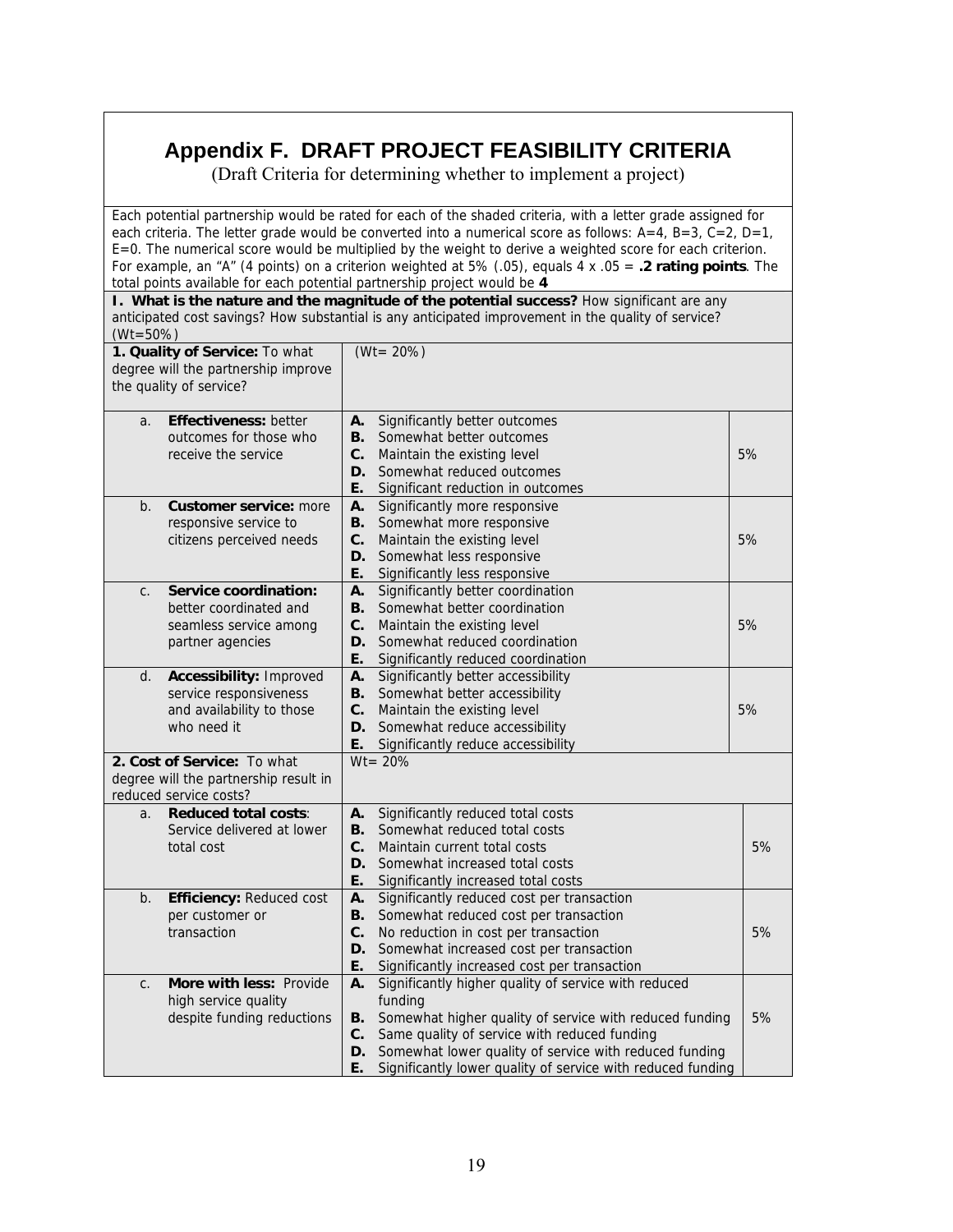| 3.                                                                                                                                                        | <b>Reduced risk: Reduction</b><br>d.<br>in exposure to financial<br>and other risks<br>Qualitative advantages: To                                       | Significantly reduced risk exposure<br>А.<br>В.<br>Somewhat reduced risk exposure<br>Maintain the same level of risk exposure<br>C.<br>Somewhat increased risk exposure<br>D.<br>E.<br>Significantly increased risk exposure<br>$Wt = 10%$                                                                                                                                                     | 5% |  |
|-----------------------------------------------------------------------------------------------------------------------------------------------------------|---------------------------------------------------------------------------------------------------------------------------------------------------------|------------------------------------------------------------------------------------------------------------------------------------------------------------------------------------------------------------------------------------------------------------------------------------------------------------------------------------------------------------------------------------------------|----|--|
|                                                                                                                                                           | what degree will the<br>partnership result in significant<br>indirect benefits?                                                                         |                                                                                                                                                                                                                                                                                                                                                                                                |    |  |
|                                                                                                                                                           | Skills/expertise:<br>a.<br>Opportunities for<br>improving service skills<br>and/or knowledge                                                            | Significantly greater opportunities<br>А.<br>Somewhat greater opportunities<br>В.<br>Maintain the same level of opportunities<br>C.<br>Somewhat fewer opportunities<br>D.<br>Е.<br>Significantly fewer opportunities                                                                                                                                                                           | 5% |  |
|                                                                                                                                                           | <b>Relationships:</b><br>b.<br>Opportunities to build<br>partner relationships                                                                          | А.<br>Significantly greater opportunities<br>Somewhat greater opportunities<br>В.<br>Maintain the same level of opportunities<br>C.<br>Somewhat fewer opportunities<br>D.<br>Ε.<br>Significantly fewer opportunities                                                                                                                                                                           | 5% |  |
|                                                                                                                                                           | <b>Innovation: Promotes a</b><br>C.<br>culture of service<br>innovation                                                                                 | Significantly promotes innovation culture<br>А.<br>Somewhat promotes innovation culture<br>В.<br>$\mathbf{C}$ .<br>No impact on innovation culture<br>Somewhat reduces innovation culture<br>D.<br>Е.<br>Significantly reduces innovation culture                                                                                                                                              |    |  |
|                                                                                                                                                           | II. What is the likelihood of achieving success? How difficult will it be for the partnership to<br>overcome obstacles and barriers to success? Wt= 50% |                                                                                                                                                                                                                                                                                                                                                                                                |    |  |
| $Wt = 15%$<br>4.<br><b>Short-term Manageability:</b><br>How difficult will the<br>partnership be to implement<br>and manage for the initial 1-3<br>years? |                                                                                                                                                         |                                                                                                                                                                                                                                                                                                                                                                                                |    |  |
|                                                                                                                                                           |                                                                                                                                                         | Easy and not very costly to do<br>А.<br>Somewhat easy and/or costly<br>В.<br>Significant complexity or costs, but not both<br>C.<br>Significant complexity and costs<br>D.<br>Е.<br>Extremely complex and/or costly                                                                                                                                                                            |    |  |
|                                                                                                                                                           | <b>Management Needs:</b><br>a.<br>management resources<br>needed to create and<br>initially manage<br>partnership                                       | Significantly reduced management for service<br>Α.<br>Somewhat reduced management for service<br>В.<br>C.<br>No change in management resources<br>Somewhat increased management for service<br>D.<br>Е.<br>Significantly increased management for service                                                                                                                                      |    |  |
|                                                                                                                                                           | Expertise: Potential<br>b.<br>partners have necessary<br>experience and expertise                                                                       | Partners have all necessary experience and expertise<br>А.<br>Partners have most of the necessary experience and expertise<br>В.<br>Partners have the minimum experience/expertise required<br>C.<br>Partners need some additional experience/expertise to initiate<br>D.<br>the partnership<br>Partners need significant additional experience/expertise to<br>Е.<br>initiate the partnership |    |  |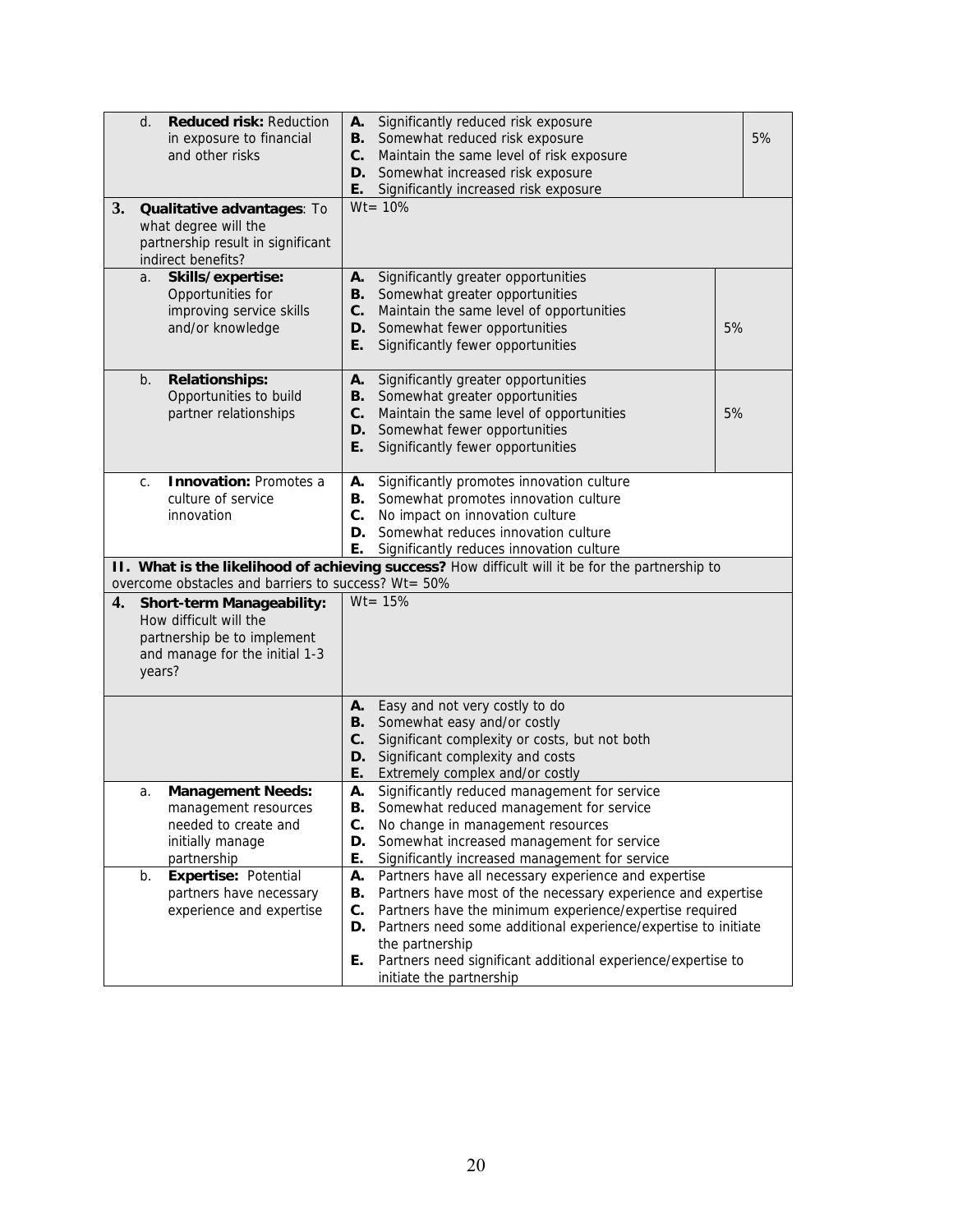| Leadership: Necessary<br>C.<br>leadership skill and<br>capacity is available                                                                                                               | Partners have all needed leadership skills<br>Α.<br>Partners have most of the needed leadership skills<br>В.<br>Partners have the minimum leadership skills needed<br>$\mathbf{C}$ .<br>D. Partners need some additional leadership skills/capacity to<br>initiate the partnership<br>E. Partners need significant additional leadership skills/capacity to<br>initiate the partnership                                 |
|--------------------------------------------------------------------------------------------------------------------------------------------------------------------------------------------|-------------------------------------------------------------------------------------------------------------------------------------------------------------------------------------------------------------------------------------------------------------------------------------------------------------------------------------------------------------------------------------------------------------------------|
| <b>Service Expectations:</b><br>d.<br>Compatibility of service<br>standards/expectations of<br>potential partners                                                                          | Service expectations are highly compatible<br>А.<br>Service expectations are generally compatible<br>В.<br>Service expectations<br>C.<br>D.                                                                                                                                                                                                                                                                             |
| 5.<br>Long-term Manageability:<br>How difficult will the<br>partnership be to manage and<br>sustain partner commitments<br>after start-up and first year of<br>operation?                  | $Wt = 15%$                                                                                                                                                                                                                                                                                                                                                                                                              |
|                                                                                                                                                                                            | Easy to manage longer-term and local governments retain<br>Α.<br>flexibility<br>Easy to manage longer-term OR local governments retain<br>В.<br>flexibility<br>Some management complexity OR local governments lose some<br>C.<br>flexibility<br>D. Some management complexity and local governments lose some<br>flexibility<br>Significant management complexity and local governments lose<br>Е.<br>some flexibility |
| Timing: Length of time<br>a.                                                                                                                                                               |                                                                                                                                                                                                                                                                                                                                                                                                                         |
| for benefits to be realized<br>Flexibility: Flexibility of<br>b.<br>partnerships structure to<br>adjust to changing service<br>needs and partner<br>commitments                            |                                                                                                                                                                                                                                                                                                                                                                                                                         |
| Accountability/Control:<br>C.<br>Alignment and clarity of<br>structural accountability<br>for partnership outcomes                                                                         |                                                                                                                                                                                                                                                                                                                                                                                                                         |
| 6.<br><b>Political Feasibility and</b><br>Support: To what extent will<br>the partnership be consistent<br>with community values and be<br>supported by political and civic<br>leadership? | $Wt = 20%$                                                                                                                                                                                                                                                                                                                                                                                                              |
| <b>Community Support:</b><br>a.<br>Probable support among<br>the general public                                                                                                            | Significant support, and no known opposition<br>А.<br>Some support, no known opposition, but similar efforts<br>В.<br>elsewhere have generated opposition<br>Some support, but some concerns or opposition<br>10%<br>C.<br>expressed<br>D. Either a lack of support or demand, or definite opposition<br>Lack of support or demand and definite opposition<br>E.                                                        |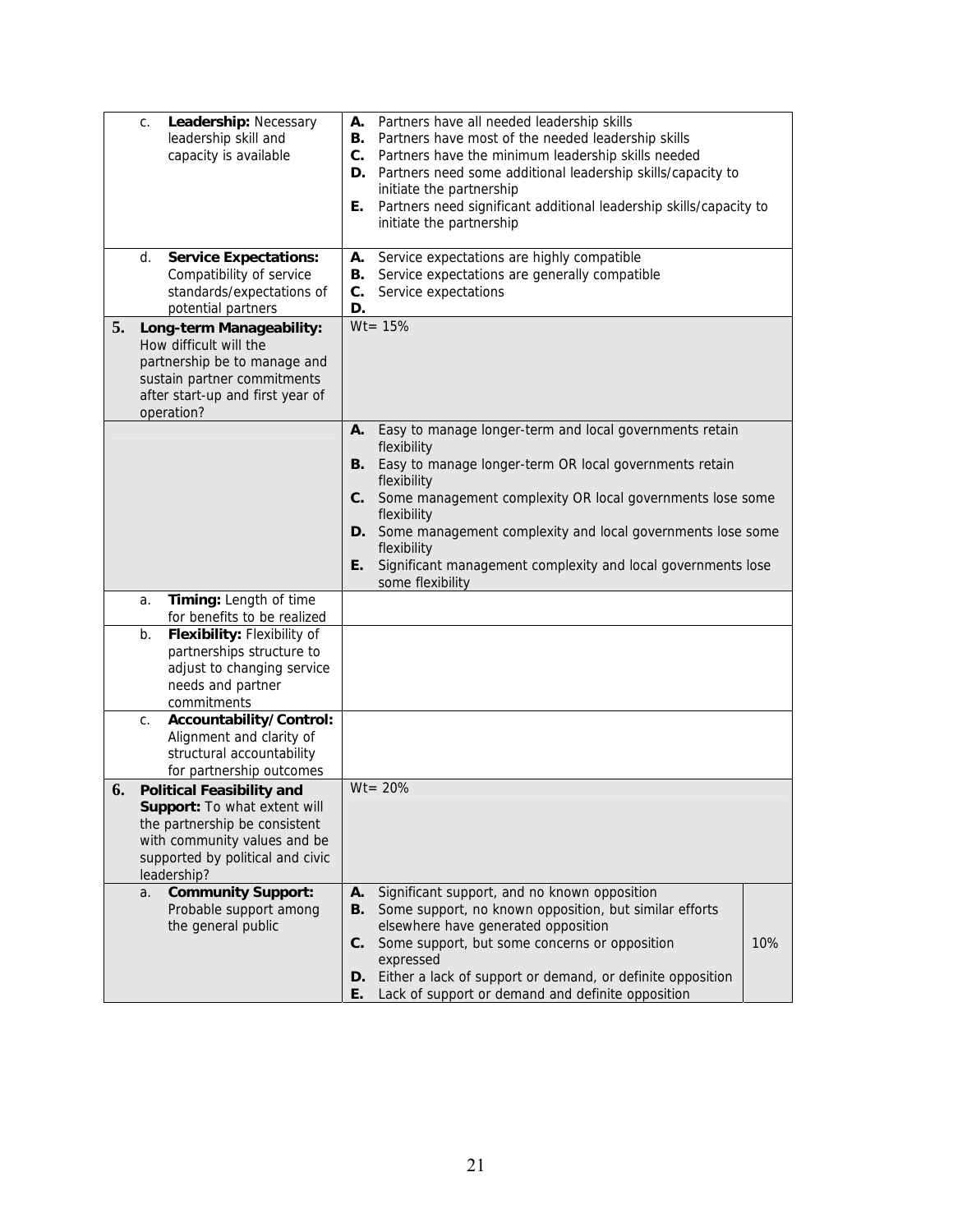| b.             | <b>Institutional Support:</b><br>Probably support among<br>government officials and<br>employees                                 | А.<br>В.<br>C.<br>D.<br>Е. | Significant support, and no known opposition<br>Some support, no known opposition, but similar efforts<br>elsewhere have generated opposition<br>Some support, but some concerns or opposition<br>expressed<br>Either a lack of support or demand, or definite opposition<br>Lack of support or demand and definite opposition | 10% |
|----------------|----------------------------------------------------------------------------------------------------------------------------------|----------------------------|--------------------------------------------------------------------------------------------------------------------------------------------------------------------------------------------------------------------------------------------------------------------------------------------------------------------------------|-----|
| $\mathsf{C}$ . | <b>Local Control: Extent the</b><br>partnership maintains<br>local control over a core<br>government service                     |                            |                                                                                                                                                                                                                                                                                                                                |     |
| d.             | <b>Accountability: Extent</b><br>partnership maintains<br>clear lines of service<br>accountability                               |                            |                                                                                                                                                                                                                                                                                                                                |     |
| е.             | <b>Innovation: Degree of</b><br>service innovation                                                                               |                            |                                                                                                                                                                                                                                                                                                                                |     |
| f.             | <b>Partnership Intensity:</b><br><b>Extent the required</b><br>intensity of partnership is<br>agreeable to potential<br>partners |                            |                                                                                                                                                                                                                                                                                                                                |     |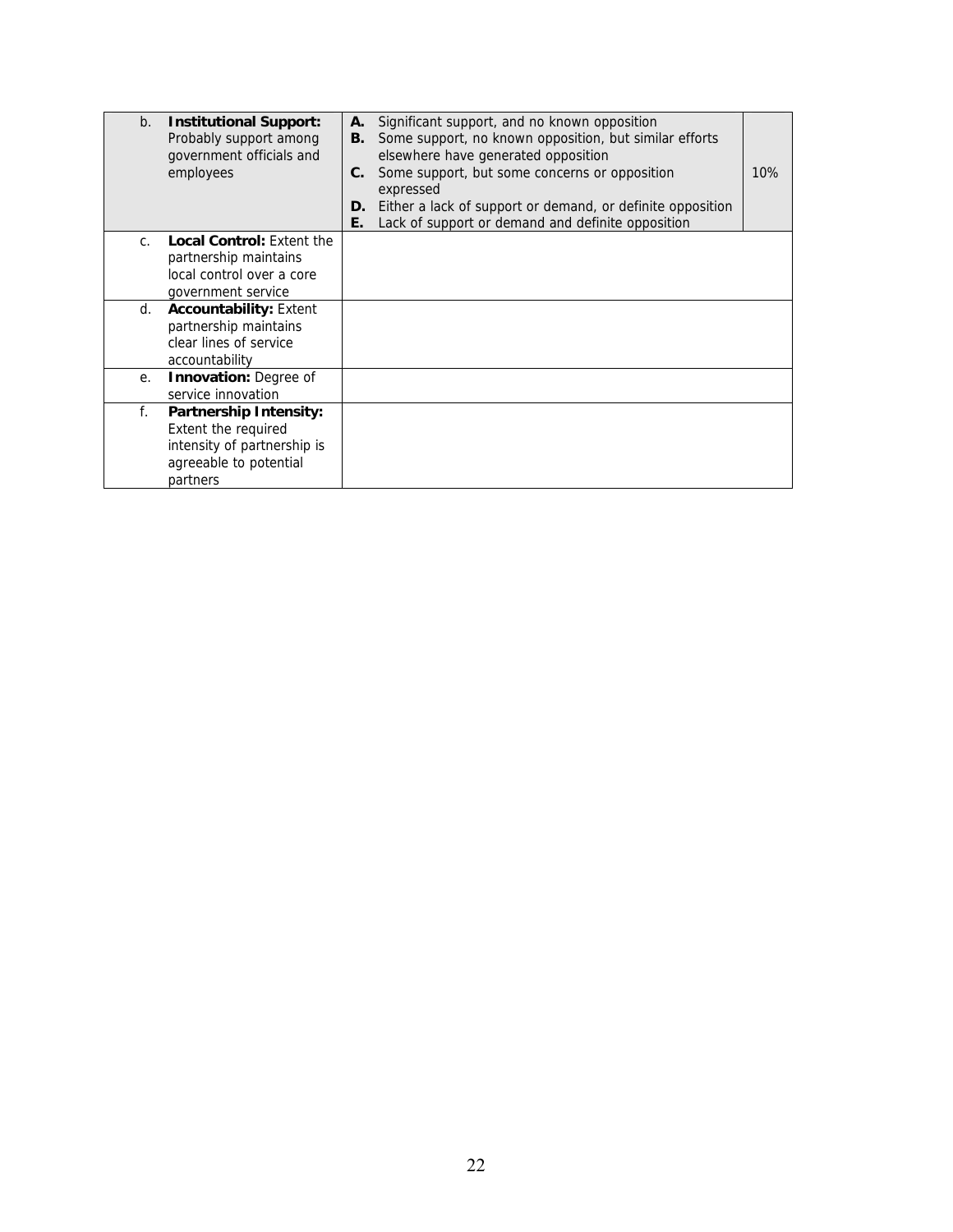## **Appendix G**

# **Framework for Joint Commission on Shared Services Initiatives**

(Eau Claire County/City of Eau Claire, February 23, 2006)

#### **Purpose Statement**

*The purpose of the Joint Commission is to identify and examine potential City-County shared services opportunities and to make recommendations to the Eau Claire City Council and the Eau Claire County Board of Supervisors for approval of concepts and strategies for implementing those shared services that increase efficiency, improve quality, or reduce costs in the delivery of public services, without sacrificing public accountability.* 

#### **Joint Commission Structure**

- Recommended organizational process illustrated in attached diagram dated 2-23-06
- □ Joint Commission members are drawn from the County Board Select Committee and City Council Shared Services Committees respectively
- Joint Commission selects City and County representatives to serve as co-chairs
- Joint Commission asks County Administrator and City Manager for joint recommendations regarding the feasibility and implementation of potential shared service initiatives
- □ Joint Commission would generally meet on a monthly basis
- County Administrator and City Manager exercise administrative discretion in how best to bring forward recommendations on feasibility and implementation
- County Administrator and City Manager coordinate and direct allocation of staff resources
- County Administrator and City Manager work jointly to provide administrative and staff support

#### **Joint Commission Responsibilities**

- Monitor progress and ensure accountability for the shared services initiatives
- Provide political will/support for shared services initiatives
- Provide reports to respective elected bodies
- Selecting shared services initiatives for consideration
- Assess potential for future shared services initiatives
- Evaluate overall effectiveness of shared services initiatives as a pilot effort
- □ Refine and approve evaluation criteria for project feasibility and implementation
- Review joint organizational strategies and policies for implementing shared services initiatives
- Address key political and legal obstacles to implementing initiatives
- Provide an opportunity for public discussion of shared service issues and initiatives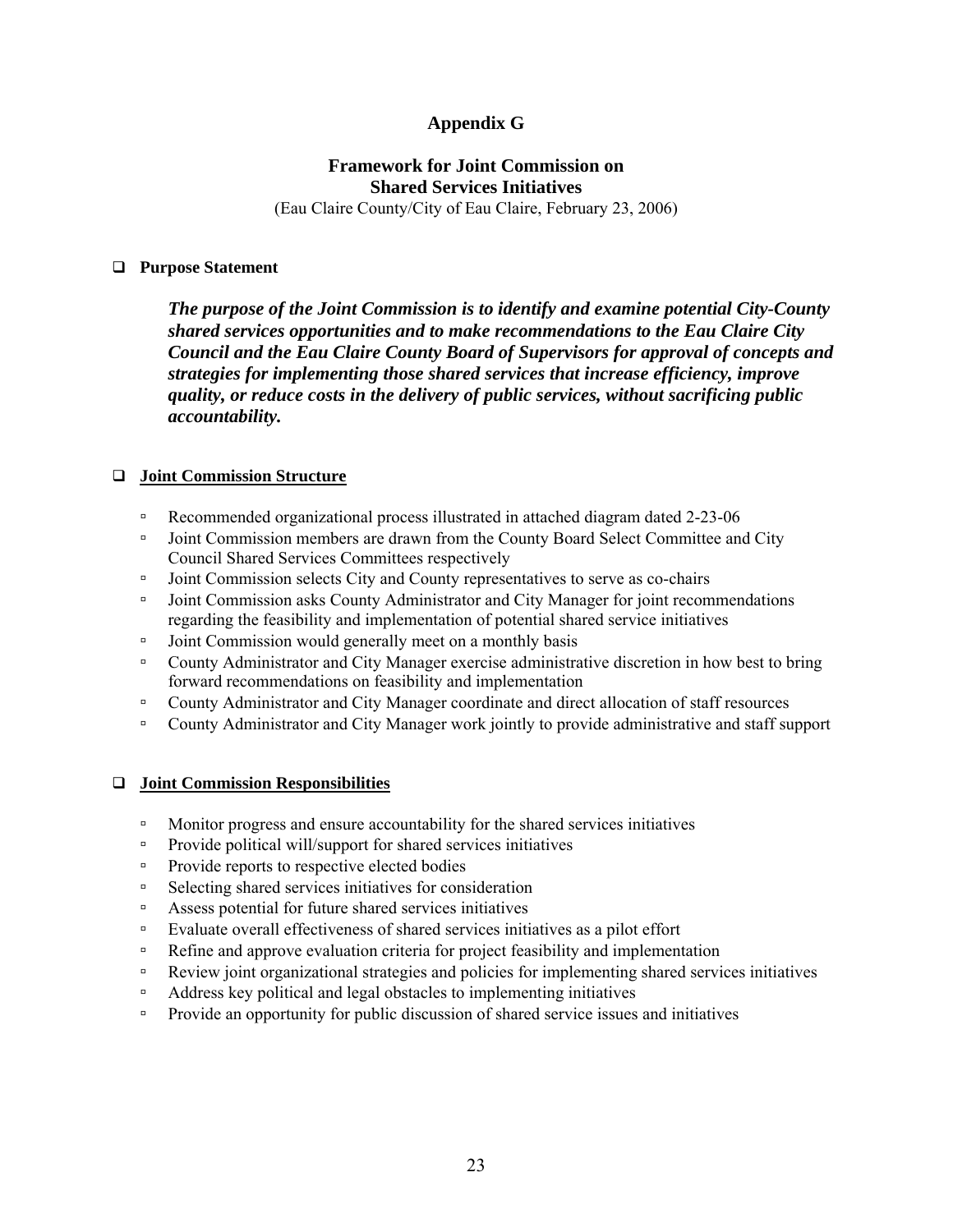#### **Time Lines**

| $\Box$ | <b>March 2006:</b> | Presentation of County and City committee reports                                                                                             |
|--------|--------------------|-----------------------------------------------------------------------------------------------------------------------------------------------|
| $\Box$ | <b>March 2006</b>  | Action by County Board and City Council on committee<br>recommendations                                                                       |
| $\Box$ | April/May 2006:    | County Board and City Council approval of Joint Commission<br>appointments                                                                    |
| $\Box$ | May/June 2006:     | Initial meeting of Joint Commission                                                                                                           |
| $\Box$ | October 2006:      | Interim Progress Report by Joint Commission                                                                                                   |
| $\Box$ | <b>March 2007:</b> | Overall Evaluation Report to County Board and City Council<br>(Specific project implementation recommendations will come forward<br>as ready) |

#### **Decision Criteria for Selecting Joint Commission Initiatives**

- What is the likely impact of the initiative on building more effective future work relationships between the City and County?
- □ What is the likelihood that the initiative could be successfully implemented?
- What is the potential of the proposed initiative having a significant positive impact on expanding shared service partnerships in other service areas?
- □ To what extent is the primary focus of the proposed initiative on direct City/County organizational relationships?
- To what extent will the proposed initiative need a significant degree of visible political support from elected officials in order to be successful?
- □ To what extent will the key staff involved in a proposed initiative also be significantly involved in other shared service initiatives?
- □ What is the potential for the proposed initiative to have a significant impact on the effectiveness, quality, and costs of service delivery?

#### **Initial List of Potential Shared Services Initiatives for Consideration**

- **What should the City and County do to implement new or expanded shared services:** 
	- **1.** Between the Sheriff's Office and Eau Claire Police Department?
	- **2.** For building code inspections with Eau Claire County?
	- **3.** For the provision of E-government and government web site services?
	- **4.** For human resource administrative procedures, training, and risk management?
	- **5.** For elections?
	- **6.** For the provision of City and County park services?
	- **7.** For land management records?
	- **8.** Regarding highway maintenance and jurisdictional transfers?
	- **9.** Regarding the provision of planning and development services?
- **10.** For the provision of employee health insurance and benefits?